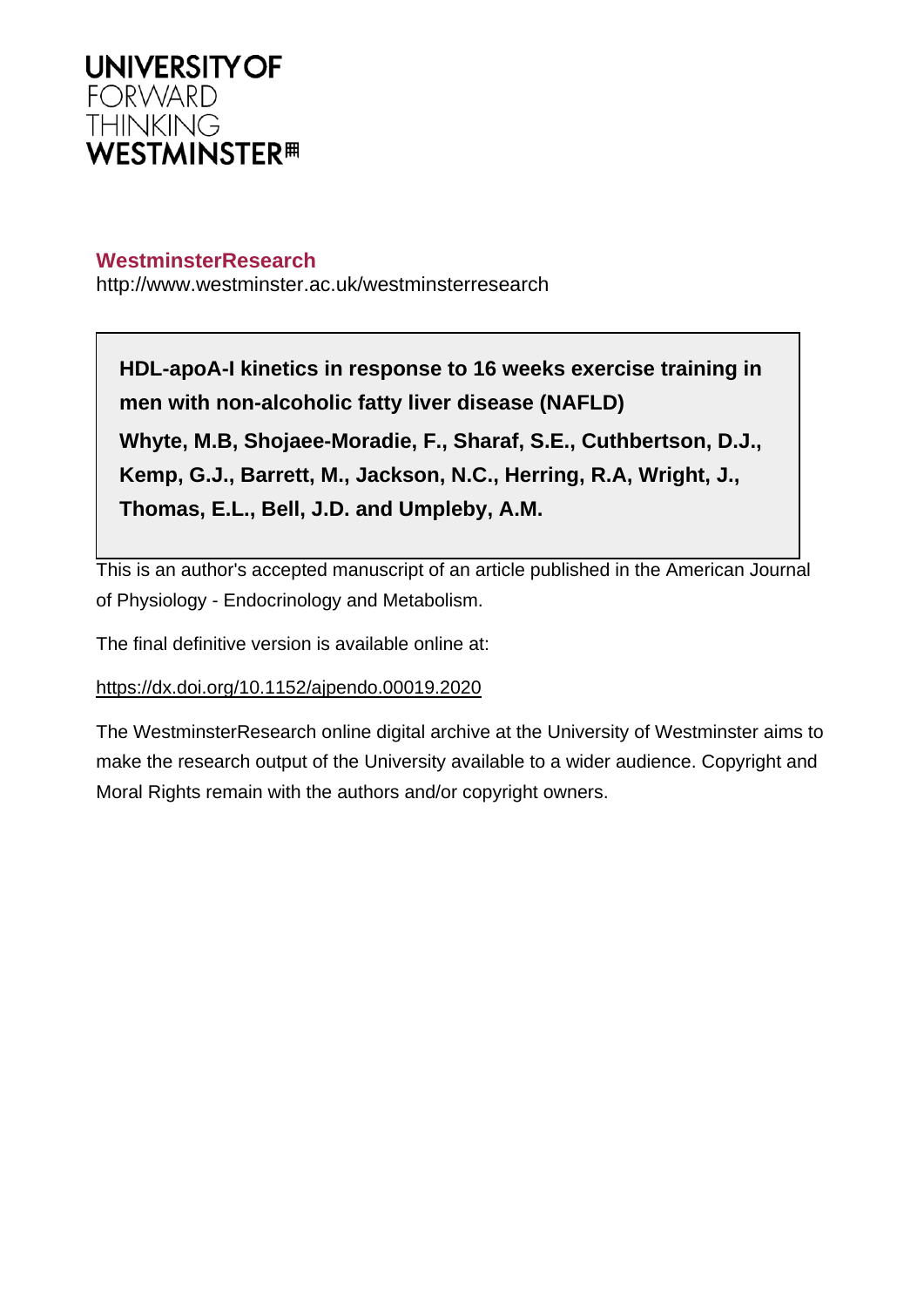| $\mathbf{1}$               | HDL-apoA-I kinetics in response to 16 weeks exercise training in                                                                                                                                                                                                                                                                                                                                                       |
|----------------------------|------------------------------------------------------------------------------------------------------------------------------------------------------------------------------------------------------------------------------------------------------------------------------------------------------------------------------------------------------------------------------------------------------------------------|
| $\overline{2}$             | men with non-alcoholic fatty liver disease (NAFLD)                                                                                                                                                                                                                                                                                                                                                                     |
| 3                          |                                                                                                                                                                                                                                                                                                                                                                                                                        |
| 4                          | Effect of exercise on HDL kinetics in patients with NAFLD<br>Running title:                                                                                                                                                                                                                                                                                                                                            |
| 5                          |                                                                                                                                                                                                                                                                                                                                                                                                                        |
| 6                          | Martin B. Whyte <sup>1</sup> , Fariba Shojaee-Moradie <sup>1</sup> , Sharaf E. Sharaf <sup>1</sup> , Daniel J. Cuthbertson <sup>2</sup> ,                                                                                                                                                                                                                                                                              |
| $\overline{7}$             | Graham J. Kemp <sup>2</sup> , Mark Barrett <sup>1</sup> , Nicola C. Jackson <sup>1</sup> , Roselle A. Herring <sup>3</sup> , John Wright <sup>3</sup> , E.                                                                                                                                                                                                                                                             |
| 8                          | Louise Thomas <sup>4</sup> , Jimmy Bell <sup>4</sup> , and A. Margot Umpleby <sup>1</sup>                                                                                                                                                                                                                                                                                                                              |
| 9                          |                                                                                                                                                                                                                                                                                                                                                                                                                        |
| 10                         | 1. Faculty of Health & Medical Sciences, University of Surrey, Guildford, Surrey, UK                                                                                                                                                                                                                                                                                                                                   |
| 11                         | 2. Institute of Ageing and Chronic Disease, University of Liverpool, Liverpool, UK                                                                                                                                                                                                                                                                                                                                     |
| 12                         | 3. Centre for Diabetes, Endocrinology, and Research, Royal Surrey County Hospital, Guildford, UK                                                                                                                                                                                                                                                                                                                       |
| 13                         | 4. Research Centre for Optimal Health, School of Life Sciences, University of Westminster, UK                                                                                                                                                                                                                                                                                                                          |
| 14                         |                                                                                                                                                                                                                                                                                                                                                                                                                        |
| 15<br>16<br>17<br>18<br>19 | MBW data analysis, manuscript writing; FSM data acquisition, laboratory analysis; SES data<br>acquisition and laboratory analysis; NCJ: laboratory and data analysis; RAH, JW and MB data<br>acquisition; ELT and JB imaging data acquisition and analysis; DJC, GJK and AMU: conception and<br>design of the work, data analysis. All authors were involved in manuscript revision and approved the<br>final version. |
| 20                         |                                                                                                                                                                                                                                                                                                                                                                                                                        |
| 21                         | Author contact:                                                                                                                                                                                                                                                                                                                                                                                                        |
| 22                         | Dr. Martin Whyte, 21PGM00, Leggett Building, Daphne Jackson Road, University of Surrey                                                                                                                                                                                                                                                                                                                                 |
| 23                         | Guildford, UK                                                                                                                                                                                                                                                                                                                                                                                                          |
| 24                         |                                                                                                                                                                                                                                                                                                                                                                                                                        |
| 25<br>26                   | Email: m.b.whyte@surrey.ac.uk<br>Phone: +44 1483 68 8669                                                                                                                                                                                                                                                                                                                                                               |
| 27                         |                                                                                                                                                                                                                                                                                                                                                                                                                        |
| 28                         | Word count: 3853                                                                                                                                                                                                                                                                                                                                                                                                       |
| 29                         | Number of tables and figures: 6                                                                                                                                                                                                                                                                                                                                                                                        |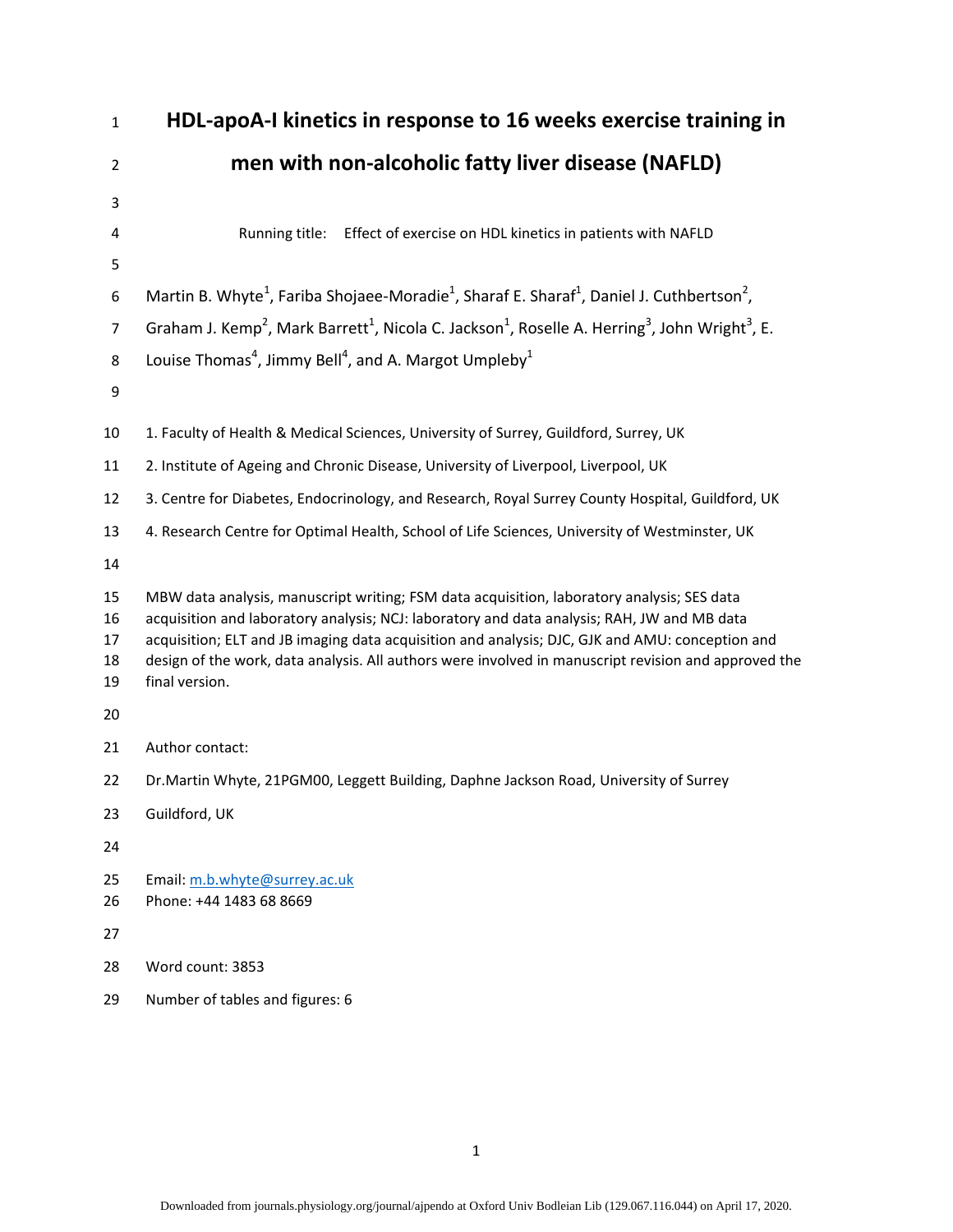#### 30 **Abstract**

- 31 Non-alcoholic fatty liver disease (NAFLD) is characterised by low circulating concentration of high-
- 32 density lipoprotein cholesterol (HDL-C) and raised triacylglycerol (TAG). Exercise reduces hepatic fat
- 33 content, improves insulin resistance and increases clearance of very-low density lipoprotein-1
- 34 (VLDL<sub>1</sub>). However, the effect of exercise on TAG and HDL-C metabolism is unknown. We randomised
- 35 male participants to 16 weeks of supervised, moderate-intensity aerobic exercise (n=15) or
- 36 conventional lifestyle advice (n=12). Apolipoprotein A-I (apoA-I) and VLDL-TAG and apolipoprotein B
- 37 (apoB) kinetics were investigated using stable isotopes  $(1^{-13}C$ -leucine and 1,1,2,3,3- $^2H_5$  glycerol) pre
- 38 and post intervention. Participants underwent MRI/spectroscopy to assess changes in visceral fat.
- 39 Results are mean ± standard deviation.
- 40 At baseline, there were no differences between exercise and control groups for age (52.4±7.5 *vs*
- 52.8±10.3 years), BMI (31.6±3.2 *vs* 31.7±3.6 kg/m2 41 ) and waist circumference (109.3±7.5 *vs*
- 42 110.0±13.6 cm). Percentage liver fat was 23.8 (interquartile range 9.8–32.5%).
- 43 Exercise reduced body weight (101.3±10.2 to 97.9±12.2 kg; P<0.001) and hepatic fat content (from
- 44 19.6%, IQR 14.6-36.1% to 8.9% (4.4-17.8%); P=0.001) and increased the fraction HDL-C
- 45 concentration (measured following ultracentrifugation) and apoA-I pool size with no change in the
- 46 control group. However, plasma and VLDL<sub>1</sub> TAG concentrations and HDL-apoA-I fractional catabolic
- 47 rate (FCR) and production rate (PR) did not change significantly with exercise. Both at baseline (all
- 48 participants), and after exercise, there was an inverse correlation between apoA-I pool size and VLDL
- 49 TAG and apoB pool size. The modest effect of exercise on HDL metabolism may be explained by the
- 50 lack of effect on plasma and VLDL $_1$  TAG.
- 51
- 52
- 53 **Keywords:** NALFD, exercise, HDL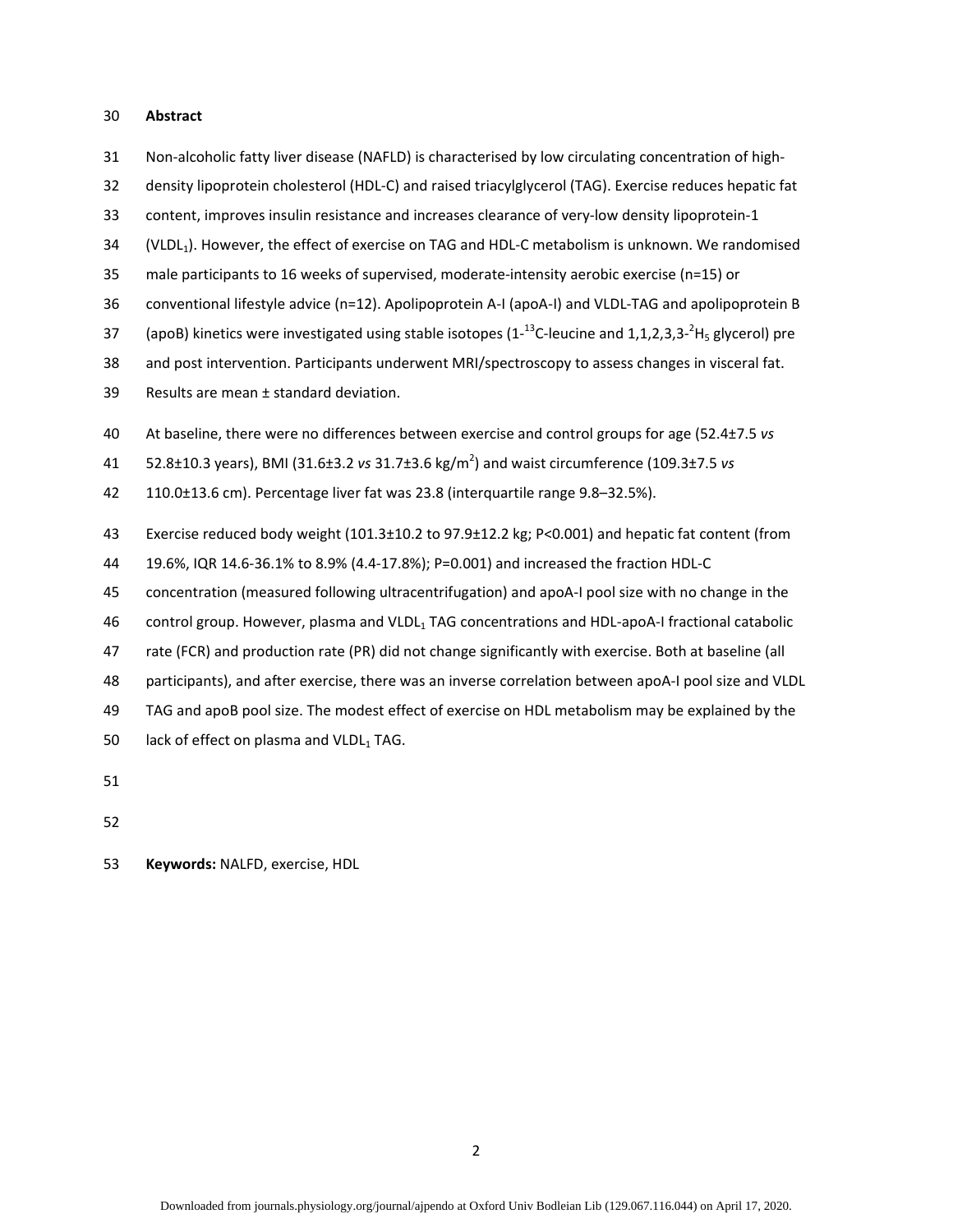#### 54 **Introduction**

55 The presence of non-alcoholic fatty liver disease (NAFLD) is associated with an increased risk of 56 cardiovascular disease (CVD) (29). Whether NAFLD contributes to the development of CVD, or is an 57 epiphenomenon, is unsettled (8). Adverse cardiovascular outcomes may be mediated via the 58 proatherogenic plasma lipid profile that is seen with NAFLD. This includes a low concentration of 59 high-density lipoprotein cholesterol (HDL-C), raised triacylglycerol (TAG) and raised small, dense low-60 density lipoprotein (LDL) (2). Intravascular exchange of excess VLDL–TAG and HDL cholesteryl ester, 61 mediated by cholesterol ester transfer protein (CETP), results in TAG accrual within the HDL particle. 62 Lipolysis of HDL–TAG will then create smaller HDL particles which are more rapidly removed from 63 the circulation than larger HDL, thereby reducing HDL concentration. Very-low density lipoprotein 64 (VLDL) is secreted by the liver and comprises the large TAG-rich VLDL<sub>1</sub> and the smaller, TAG-poor 65 VLDL<sub>2</sub>. In individuals with abdominal obesity, dysfunctional VLDL<sub>1</sub> metabolism is responsible for 66 increased HDL apolipoprotein A-I (apoA-I) catabolism and low plasma HDL-C (11; 12; 19; 46; 48). 67 In obese men, weight reduction of 5 to 10 kg with a low-fat diet can reduce hepatic VLDL-apoB 68 secretion and decrease both HDL apoA-I catabolism and production (30; 36). Exercise training, with 69 or without dietary intervention, is also an effective treatment for reducing liver fat in patients with 70 NAFLD (4; 22). We have shown that 16 weeks supervised exercise training in men with NAFLD 71 resulted in a decrease in intra-hepatocellular lipid (IHCL) content, and an increase in very-low density 72 lipoprotein-1 triacylglycerol (VLDL<sub>1</sub>-TAG) and apolipoprotein B (apoB) fractional catabolic rates (FCR) 73 (a measure of clearance) as well as increased VLDL<sub>1</sub>-apoB production rate (38). This suggested that 74 exercise led to greater production of VLDL by the liver as well as greater clearance of the VLDL 75 particle thereafter. Consequently, it is possible that the effect of exercise on VLDL kinetics that we 76 observed will translate into effects on HDL kinetics. Thus far, only one study has reported on the 77 effect of physical activity on HDL-apoA-I kinetics. (43; 48). Using exogenously labelled, iodinated, 78 HDL it was found that HDL-apoA-I FCR decreased by 6% and HDL-apoA-I production rate (PR) 79 increased by 13%, in response to one-year of exercise training in sedentary overweight participants. 80 Hitherto, no studies have been made of the effect of exercise on HDL kinetics in NAFLD. 81 We examined HDL kinetics from samples collected from our previous study of supervised exercise 82 training in men with NAFLD. We hypothesised that exercise would increase the clearance of large,

83 TAG-rich VLDL<sub>1</sub> (VLDL<sub>1</sub>-TAG) thereby decreasing the clearance of apoA-I, and increasing the HDL

84 apoA-I pool size.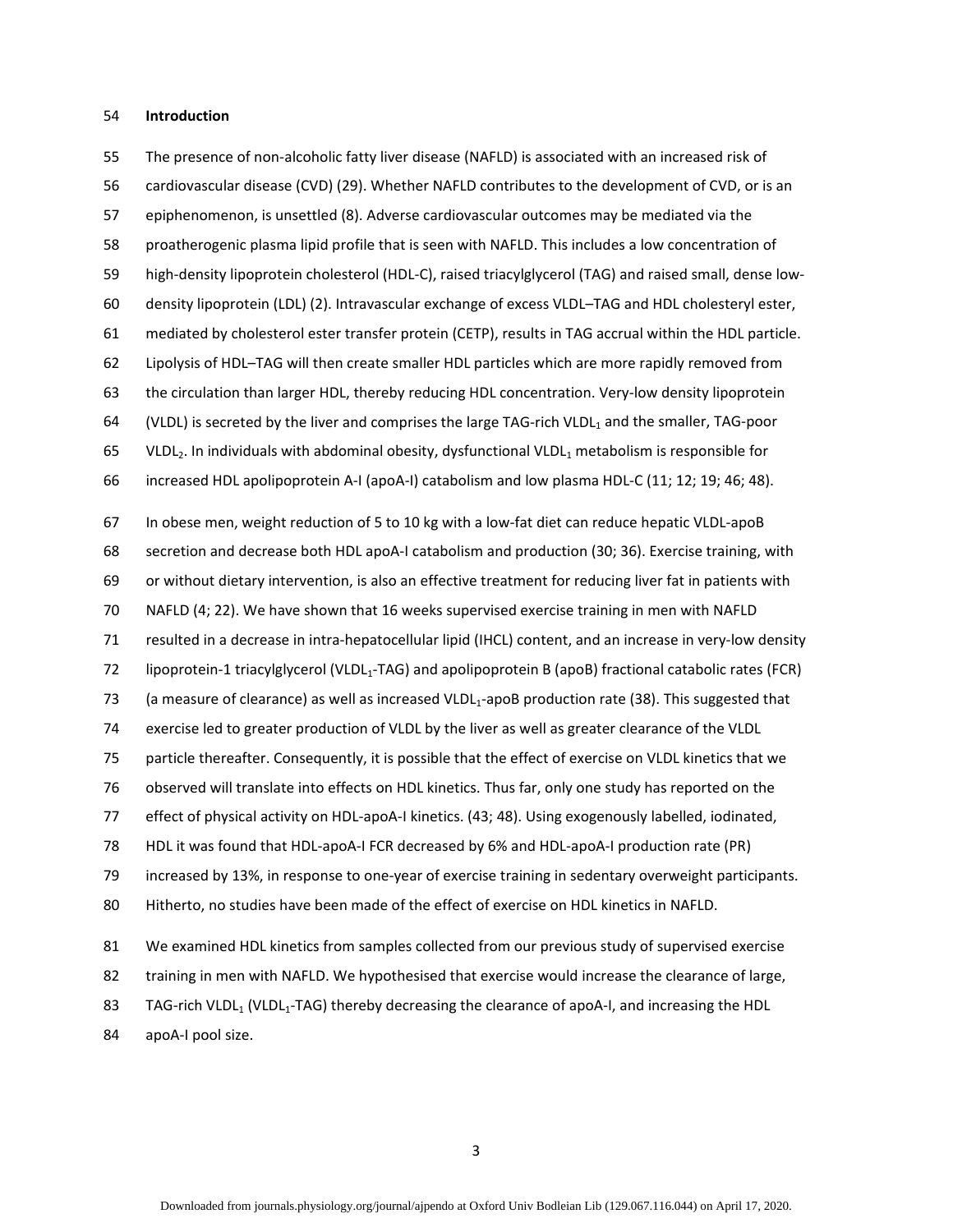85 **Methods** 

#### 86 **Participants**

87 The study design has been reported previously (11; 38). The study received NHS Research Ethics 88 Committee approval and was registered at clinicaltrials.gov (NCT 01834300). All participants gave 89 written informed consent. Males aged 40-65 years and body mass index (BMI) 27-40 kg/m<sup>2</sup>, with 90 suspected NAFLD (referred for investigation with raised serum transaminases and/or indication of 91 hepatic steatosis on ultrasound or liver biopsy) were eligible.

92 Exclusion criteria were: NAFLD secondary to drug treatments, viral hepatitis, autoimmune hepatitis

93 or primary biliary cirrhosis; history of type 2 diabetes mellitus, ischaemic heart disease; any

94 contraindications to exercise; fasting plasma TAG >3.0 mmol/l or total cholesterol levels > 7.0

95 mmol/l; current smokers; weekly alcohol consumption >21 units; contraindications to magnetic

96 resonance imaging (MRI) such as cardiac pacemakers, metal implants; use of fibrates or beta-blocker

97 medication.

98

99 Participants were randomised to either exercise training or lifestyle advice. Participants were 100 randomized to one of the two groups using a list generated by computer randomization, (Statistical

101 Analysis System version 9.1, PROC PLAN software; SAS Institute). Supervised exercise training

102 consisted of 16 weeks of gym-based or other modes of exercise to suit the participants' lifestyle, at

103 moderate intensity (40-60% heart rate reserve) for a minimum of 20 minutes initially (progressing

104 towards 1 hour as the programme developed) 4 to 5 times per week. Participants received weekly

105 supervision from an exercise trainer, usually in person (11; 38).

106 The control group was advised to exercise and received standard lifestyle advice but with no further

107 communication from the exercise trainer and no supervision. Both groups were asked to continue

108 their usual diet. Participants made no dietary modifications - as confirmed by three-day food diaries

109 collected immediately before and after the intervention and analysed for macronutrient intake.

110 Metabolic measurements were made at Centre for Diabetes and Endocrine Research (CEDAR)

111 centre, Royal Surrey County Hospital, Guildford, UK. Magnetic Resonance Imaging (MRI) and proton

112 magnetic resonance spectroscopy  $(1 + MRS)$  measurements were made at the MRI unit,

113 Hammersmith Hospital, London.

114

## 115 **Experimental procedures**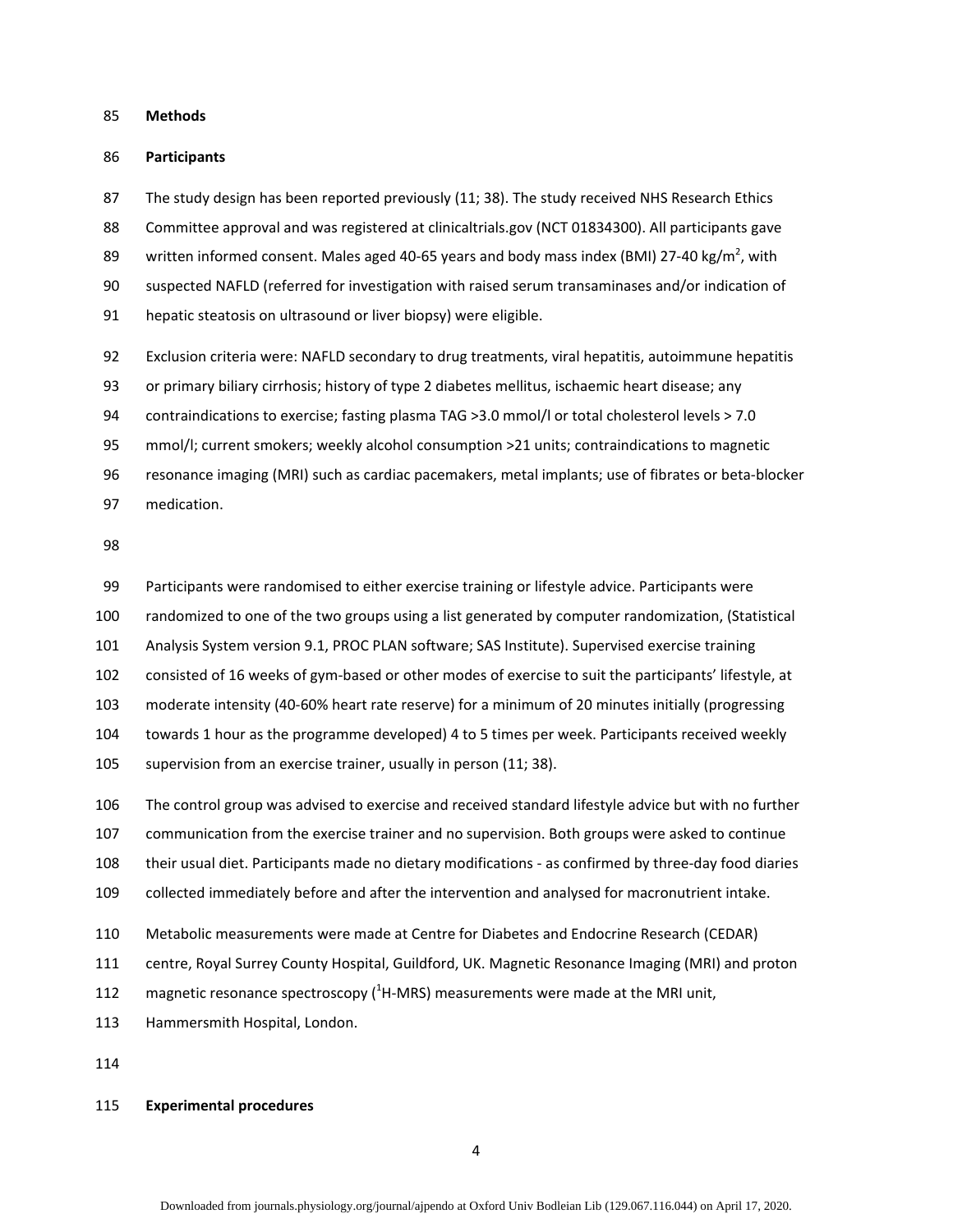#### 116 **Body Composition and intra-hepatocellular fat measurements**

117

118 Height, weight and waist-to-hip ratio were measured before each metabolic study. All MRI studies 119 were performed on a 1.5T multinuclear scanner (Achieva, Philips Medical Systems, Best, 120 Netherlands) as previously described (42). Briefly, images were acquired using whole body axial T1 - 121 weighted spin echo sequence using a body coil and no respiratory gating (typical parameters: 122 repetition time (TR) 560 ms; echo time (TE) 18 ms; slice thickness 10 mm; interslice gap 10 mm; flip 123 angle 90 degrees; number of excitations 1). Subjects were positioned in the magnet in a prone 124 position with their arms straight above their head and were scanned from their fingertips to their 125 toes. Images were acquired as 9 equal stacks of 12 slices at the isocentre of the magnet. Images 126 were analysed by Vardis (Vardis Group, London, UK) using SliceOmatic, (Tomovision, Montreal, 127 Canada). 1H MRS of liver: Spectra were acquired using a PRESS sequence without water suppression 128 (typical parameters: TR 1500 ms; TE 135 ms; voxel size 20x20x20 mm; flip angle 90 degrees, number 129 of excitations 64). Transverse images of the liver were used to ensure positioning of the voxel, which 130 was placed in an area of the liver avoiding the gall bladder, adipose tissue and main blood vessels. 131 Spectra were analyzed using the AMARES (advanced method for accurate, robust, and efficient 132 spectral fitting) algorithm included in the MRUI software package. Peak areas for all resonances 133 were obtained and lipid resonances quantified with reference to water after correcting for  $T_1$  and 134  $T_2$ .(41)

135

## 136 **Cardiorespiratory fitness assessment**

137 VO<sub>2max</sub> was performed on an electronically-braked bicycle ergometer (Lode; Excaliber Sport) with

138 breath analyser (Medical Graphics). Heart rate was measured throughout. After 2-min warm up at

139 50 W, resistance increased step-wise at 20 W/min until volitional exhaustion (7).

140

#### 141 **Metabolic study**

142 The participants were asked to refrain from exercise activity for 48 hours prior to the two metabolic 143 studies (baseline visit and at 16 weeks) and to fast for 13 hours beforehand. Upon arrival, patients 144 were weighed, and an intravenous cannula was placed in a superficial vein for administration of 145 isotopes and another in the contralateral arm for blood sampling. Two basal blood samples were 146 taken for the determination of basal enrichments of leucine and glycerol in VLDL<sub>1</sub>, VLDL<sub>2</sub> and HDL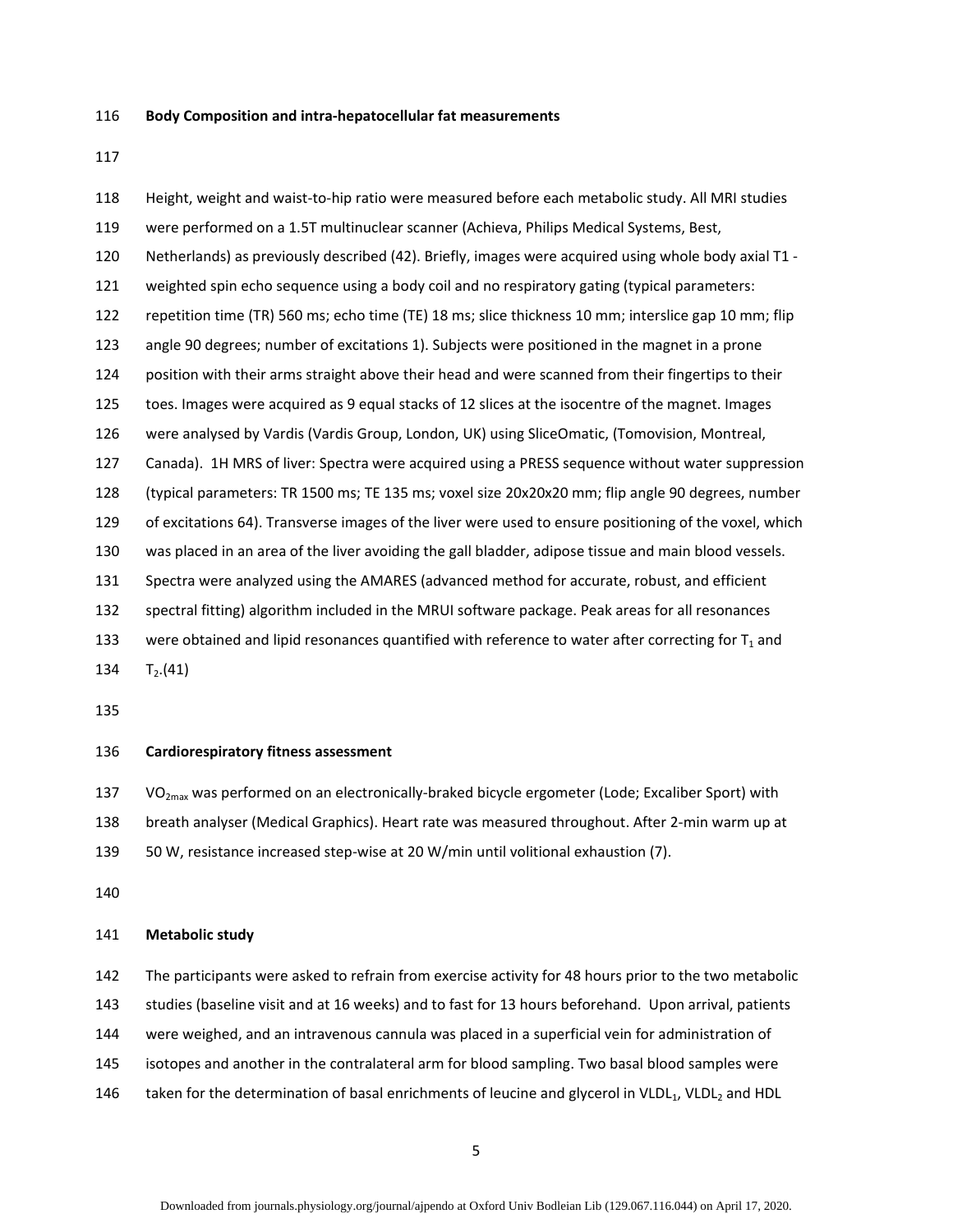- 147 fractions; and for enrichment of plasma glycerol and  $\alpha$  ketoisocaproic acid (KIC). A primed (1 mg/kg)
- 148 infusion of 1<sup>-13</sup>C-leucine (1 mg/kg/h, for 9 hours) and a bolus of [1,1,2,3,3<sup>-2</sup>H<sub>5</sub> glycerol (75  $\mu$ mol/kg)
- 149 were then administered at 0 min. Blood samples were taken from 0-540 min, as we reported
- 150 previously (38). The plasma samples for ultracentrifugation were stored at  $4^{\circ}$ C until analysis on the
- 151 following day. All other plasma samples were kept at  $-80^{\circ}$ C until analysis.
- 152

## 153 **Analytical methods**

- 154 After removal of VLDL<sub>1</sub> (sf >60) and VLDL<sub>2</sub> (sf 20-60) by sequential centrifugation, a mixture of
- 155 intermediate-density (IDL) and LDL was removed at an adjusted density of 1.063 kg/L at 147000g for
- 156 20 hours using sodium bromide. The HDL fraction was isolated at a density of 1.21 kg/L following
- 157 ultracentrifugation for 24 hours at 218000g, 4°C (Beckman Coulter Optima LE80-K ultracentrifuge
- 158 using a Type 50.4 Ti rotor (High Wycombe, UK). The HDL fraction thus collected was adjusted for
- 159 volume (2 mL) using saline and stored at -80 $^{\circ}$ C for further analysis of HDL-C and apoA-I
- 160 concentration and enrichment of HDL-apoA-I. Fractionated and unfractionated plasma HDL-C
- 161 concentration was measured with Cobas MIRA (Roche, Welwyn Garden City, UK).

- 163 Isolation of VLDL<sub>1</sub> and VLDL<sub>2</sub> TAG and apoB as well as measurements of enrichment and
- 164 concentration of <sup>2</sup>H<sub>5</sub>-glycerol in TAG and 1-<sup>13</sup>C-leucine in apoB have been explained in detail in a
- 165 previous publication on this study (38).
- 166 ApoA-I from the HDL fraction (400ul) was precipitated in 8 mL of ice-cold methanol:diethyl ether
- 167 (V:V), mixed vigorously and centrifuged at 1792 g for 20 min at  $4^{\circ}$ C. The precipitate was further
- 168 extracted with ice-cold diethyl ether and centrifuged as before. The precipitate was dried and
- 169 dissolved in sample buffer, pH 6.8, in preparation for polyacrylamide gel electrophoresis (PAGE).
- 170 Samples were loaded on polyacrylamide gels (10% resolving &1% stacking) and ran overnight as
- 171 previously reported (27). Following PAGE, the bands for ApoA-I were visualised by silver stain (Bio-
- 172 Rad, USA), excised from the gel and hydrolysed in the presence of 6M HCl at 120°C for 24 h. The free
- 173 amino acids were further purified by cation exchange chromatography using (Dowax AG-50W-X8 174 100-200 mesh).
- 175 Isotopic enrichment of  $^{13}$ C leucine from apoA-I and apoB were measured in oxazolinone derivative
- 176 applied on gas chromatography mass spectroscopy GCMS (GCMS; GC system, Agilent 5973C) in
- 177 negative CI mode with methane as reagent gas (38). Ions monitored were 209 *m/z* <sup>12</sup>C and 210 *m/z*
- 178  $13^\circ$ C leucine, tracer/tracee ratios were calculated for the time course of the study.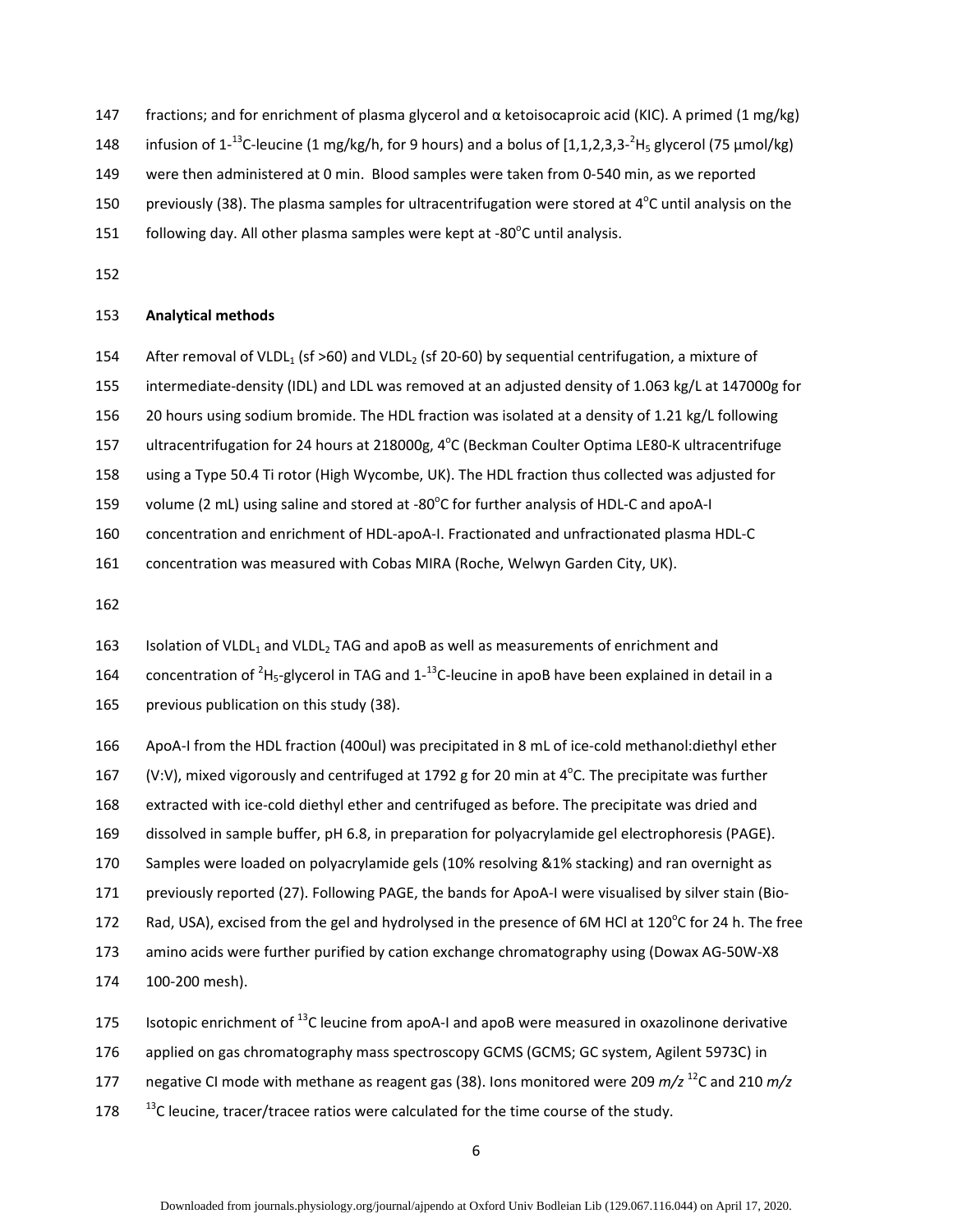- 179 Isotopic enrichment of plasma α-ketoisocaproic acid (KIC), a measure of intracellular leucine
- 180 enrichment for apoB and apoA-I synthesis, was measured by GCMS (38). Plasma glucose, NEFA and
- 181 TAG, total cholesterol, and lipoprotein fraction cholesterol and TAG were measured with enzymatic
- 182 reagents with Cobas Mira analyser (38). ApoA-I concentration in the HDL fraction was analysed by
- 183 immunoturbidimetric method (Horiba ABX, France) with a Cobas MIRA analyser (Horiba ABX, France)
- 184 inter assay cv 3.17% and intra-assay cv 5.5%. Insulin and plasma adiponectin were measured by
- 185 radioimmunoassay purchased from Millipore Ltd, MA, USA. The intra-assay cv was 6% and 5%
- 186 respectively. Fetuin A was measured by ELISA (Epitope Diagnostics), with intra-assay cv 4.8%. Irisin
- 187 was measured by ELISA (Phoenix Pharmaceuticals), with intra-assay cv 4.1%.

## 189 **Data analysis**

- 190 The kinetics of HDL-apoA-I, production rate (PR) and fractional clearance rate (FCR) were calculated
- 191 using tracer:tracee ratio (TTR) of apoA-I between 2 and 9 hours. This is the period when the
- 192 enrichment curves of apoA-I are linear, the enrichment of  $\alpha$ -KIC is at steady state and apoA-I
- 193 concentration is unchanged. TTR was calculated as tracer/tracee in samples after the infusion minus
- 194 tracer/tracee at baseline.
- 195 During fasting the apoA-I concentration is at steady state and fractional secretion rate (FSR) is equal 196 to the FCR (27).
- 197 FCR (pools/day) = (rate of increase of apoA-I TTR per min/  $\alpha$ -KIC TTR at steady state) x 24 x 60.
- 198 The production rate (PR) was calculated from the FCR and the pool size as follows: apoA-I PR
- 199  $(mg/kg/day) = FCR \times HDL$ -apo-I pool size.
- 200 Apo-A-I pool size was calculated using concentration (mean of apoA-1 concentration in four
- 201 samples) and plasma volume (PV) and body weight (BW). ApoA-I pool size (mg/kg) = HDL-apoA-I
- 202 concentration x PV / BW.
- 203 PV was calculated as PV (mL) = 1578 x body surface area (m<sup>2</sup>) (32).
- 204 Body surface area (BSA) was calculated using BW in kg (DuBois) as follows:
- 205 BSA (m<sup>2</sup>) = (BW 0.245) x (height x 0.725) x 0.007184
- 206 Kinetics of apoB and TAG in VLDL<sub>1</sub> and VLDL<sub>2</sub> fractions were calculated using SAAM II model as
- 207 reported in an earlier publication (38). Homeostasis model assessments of insulin resistance
- 208 (HOMA2- IR) was calculated using the HOMA calculator version 2.2 (10).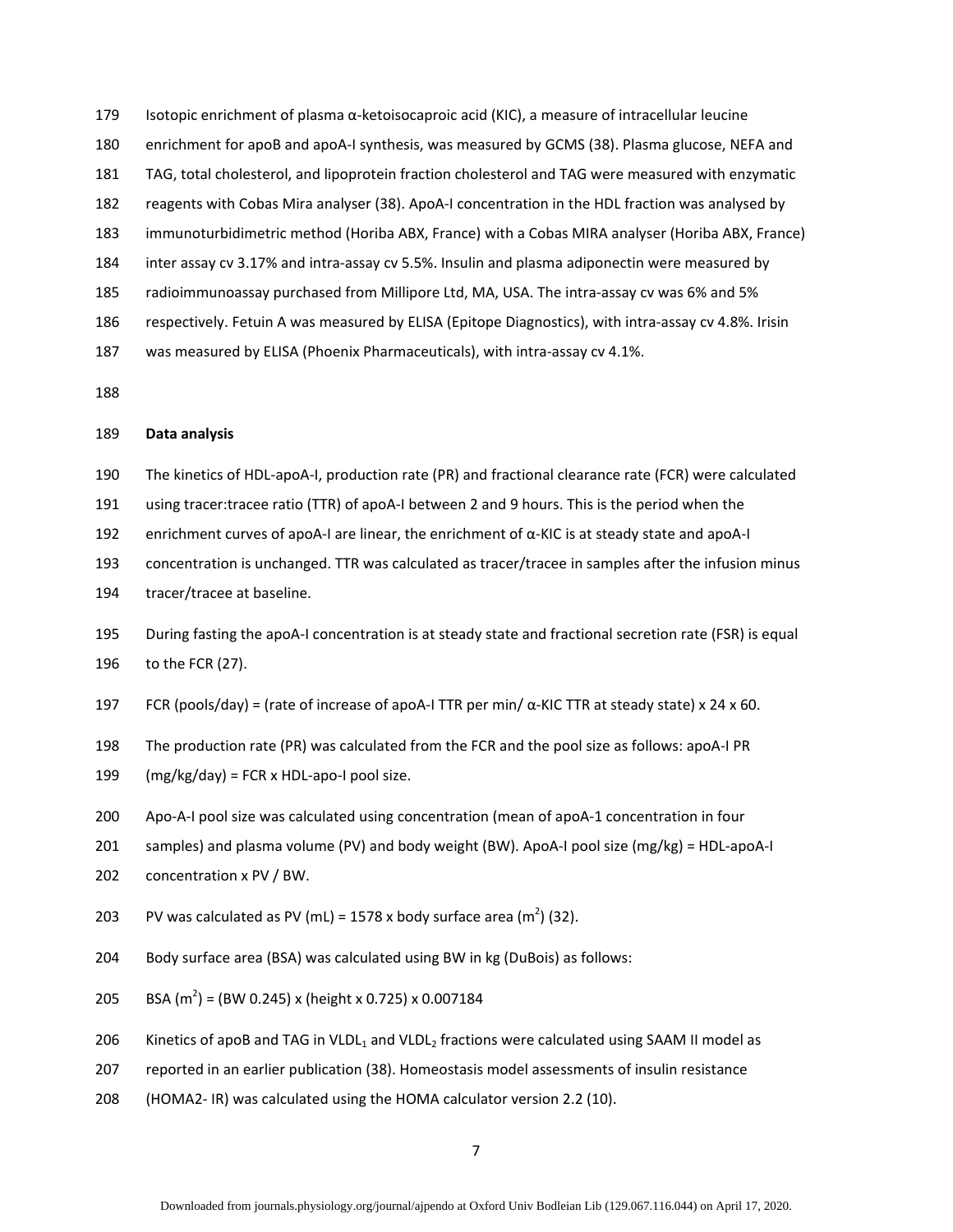## 210 **Statistical analysis**

- 211 This is a post-hoc analysis of a previously reported randomised controlled trial powered to detect a
- 212 20% within-group reduction in VLDL-apoB production with 80% power at the 5% level (38).
- 213 Statistical analysis of the data was performed using SPSS for Windows v25 (IBM Corp. Armonk, NY).
- 214 Results are means ± standard deviation unless stated otherwise. Data were tested for normality
- 215 using Shapiro-Wilk. Basal comparisons were performed using Student's independent *t* test
- 216 (parametric) or Mann-Whitney U (non-parametric). The differences between baseline and 16 weeks
- 217 were compared within groups using paired *t*-tests or Wilcoxon (nonparametric) and between groups
- 218 using student's *t* test for parametric data and Mann-Whitney U test for nonparametric data.
- 219 Correlations between metabolic variables were determined using Spearman's rho correlation
- 220 coefficient. A two-tailed probability level with P value ≤0.05 was considered statistically significant.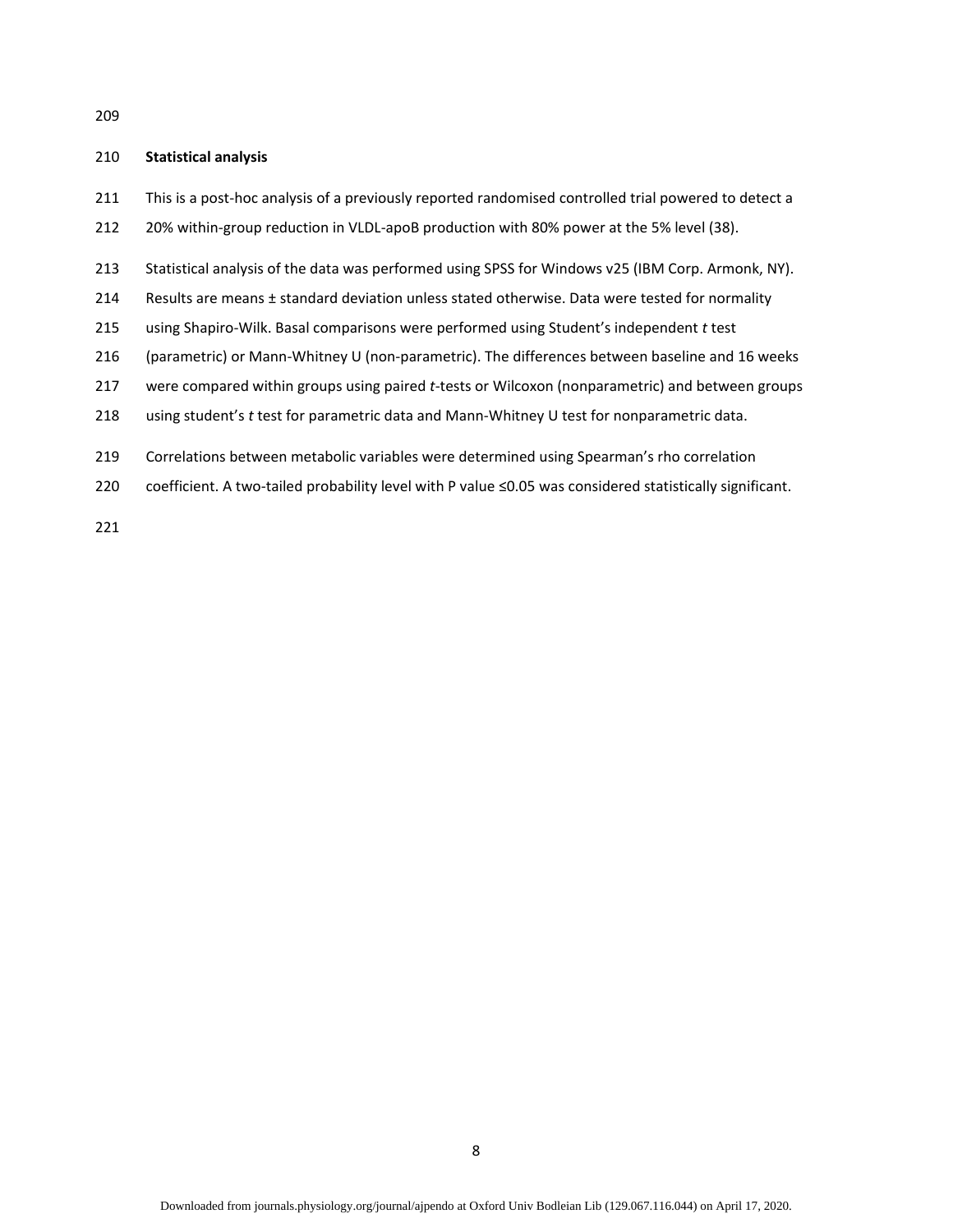#### 222 **Results**

#### 223 **Subject characteristics**

- 224 We have reported on the characteristics of the study population previously (11; 38). At baseline
- 225 there were no differences between exercise and control groups for age (52.4 ±.7.5 *vs* 52.8 ± 10.3
- 226 years; P=0.99), BMI (31.6 ± 3.2 *vs* 31.7 ± 3.6 kg/m<sup>2</sup>; P=0.956) and waist circumference (109.3 ± 7.5 *vs*

227 110.0 ± 13.6 cm; P=0.872). Percentage liver fat was 23.8 (IQR 9.8 – 32.5%).

- 228 In the exercise training group there was a significant within-group change in body weight (101.3  $\pm$
- 229 10.2 to 97.9  $\pm$  12.2 kg; P<0.001). This equated to loss of 3.6% of their baseline weight; n=13 of the
- 230 exercise group achieved at least modest (≤3%) weight loss and n=6 achieved >3% weight loss. The
- 231 exercise group also showed significant change in: BMI (31.6  $\pm$  3.2 to 30.5  $\pm$  3.7 kg/m<sup>2</sup>; P=0.001),
- 232 fasting glucose (6.0 ± 0.8 to 5.8 ± 0.7mmol/L; P=0.005), HOMA2 S% (32.5 ± 11.0 to 45.6 ± 18.9%;
- 233 P=0.002), VO<sub>2max</sub> (25.5 ± 4.1 to 33.0 ± 5.8 mL/kg/min; P<0.001), IHCL content (median 19.6%, IQR
- 234 14.6-36.1) to 8.9% (4.4-17.8); P=0.001 and alanine aminotransferase (ALT), from 51.1 ± 20.6 to 36.8
- 235 ± 20.0 iU/L; P=0.013. However, no effect was seen with exercise on adiponectin (5560 ± 2636 ng/mL
- 236 to 5901 ± 2806 ng/mL; P=0.226), irisin (138.8 ± 25.6 to 131.1 ± 22.4 ng/mL; P=0.187) or Fetuin A
- 237 (483.9 ± 82.8 to 471.0 ± 97.2 µg/mL; P=0.402).
- 238
- 239 By contrast, in the control group, significant within-group changes were only seen in glucose (5.9  $\pm$
- 240 0.5 to 5.6 ± 0.3mmol/L; P=0.016) and ALT concentrations (40.9 ± 21.5 to 31.1 ± 16.3 iU/L; P=0.041).
- 241 Consequently, there were significant between-group changes in weight (P<0.001), BMI (P=0.016),

242 waist circumference (P=0.026), insulin sensitivity (P=0.003) and VO<sub>2max</sub> (P<0.001).

243

## 244 **Lipid profile**

- 245 As we have reported (38), baseline lipid profiles were similar in the exercise training and control
- 246 groups. Plasma TAG, VLDL<sub>1</sub>-TAG (Table 1), NEFA and total cholesterol concentrations did not change
- 247 within, or between, groups. Plasma LDL-C decreased in the exercise training group (from 3.8 ± 0.5 to
- 248 3.3 ± 0.6mmol/L; P=0.03). The fraction HDL-C decreased with exercise (**Table 1**) but there was no
- 249 change in plasma HDL-C, measured without ultracentrifugation, (from  $1.01 \pm 0.22$  to  $1.03 \pm 0.23$
- 250 mmol/L; P=0.234). The ratio of total cholesterol to fractional HDL-C was also significantly reduced
- 251 after the exercise training. There were no significant changes in the control group after the 16 weeks
- 252 intervention (**Table 1**).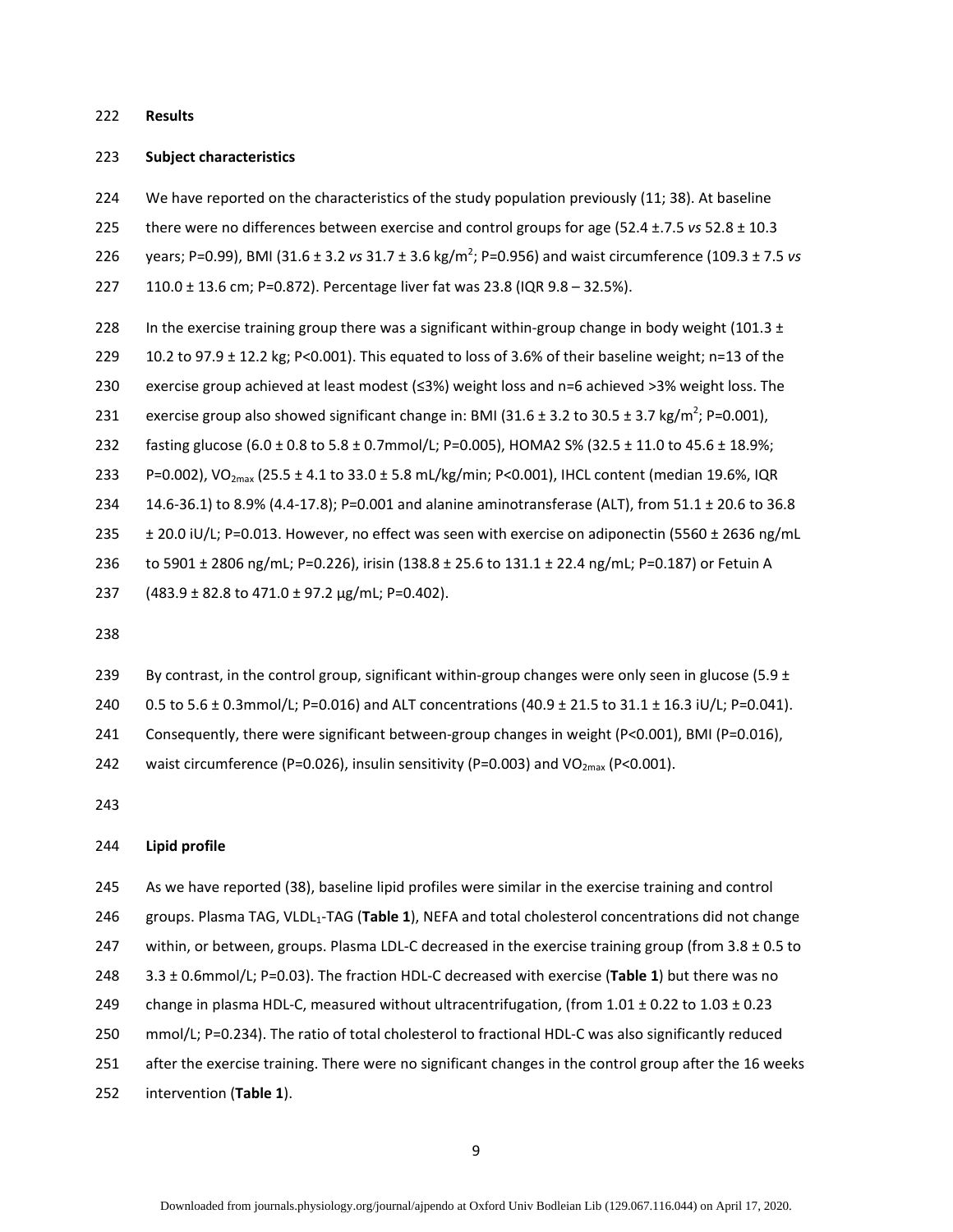## 254 **HDL-apoA-I kinetics**

- 255 HDL-apoA-I pool-size increased significantly after 16 weeks exercise training (P=0.046) (**Table 2**) with
- 256 no change in the control group. However, between-group changes in HDL-apoA-I pool-size were not
- 257 different. There were no within- or between-group changes in HDL-apoA-I FCR or HDL-apoA-I PR
- 258 (**Table 2**).

259

## 260 **Relationship between HDL-apoA-I, VLDL<sub>1</sub>-apoB and VLDL<sub>2</sub>-apoB at baseline**

- 261 At baseline, HDL-apoA-I FCR (but not HDL-apo-A-I PR) correlated positively with ALT, aspartate
- 262 aminotransferase (AST), and Fetuin A and correlated negatively with fraction HDL-C (rho -0.423;
- 263 P=0.028) and adiponectin (rho -0.547; P=0.003) (**Table 3**).
- 264 HDL-apo-A-I PR positively correlated with Fetuin A and negatively with VLDL<sub>2</sub> apoB PR (rho -0.417;
- 265 P=0.03) and negatively with irisin (rho -0.539; P=0.004).
- 266 Baseline HDL-apoA-I pool-size (n=27) correlated inversely with total VLDL-TAG pool-size (rho -0.533;
- 267 P=0.005; **Figure 1**), VLDL1-TAG pool-size (rho -0.542; P=0.004) and VLDL2-TAG pool-size (rho -0.385;
- 268 P=0.047) and correlated positively with VLDL<sub>1</sub>-TAG FCR (rho 0.431; P=0.026).
- 269 HDL-apoA-I pool-size was also inversely correlated with total VLDL apoB pool-size (rho -0.464;
- 270 P=0.015) and with VLDL<sub>2</sub> apo-B pool-size (rho -0.497; P=0.009). HDL-apoA-I pool-size correlated
- 271 positively with VLDL<sub>1</sub> and VLDL<sub>2</sub> apoB FCR (rho 0.416; P=0.032 and rho 0.474; P=0.013 respectively)
- 272 (**Table 3**).

273

## 274 **Correlations with delta changes post intervention from baseline in lipid kinetics.**

- 275 We have previously reported that exercise increased VLDL<sub>1</sub> apoB FCR from 7.18  $\pm$  0.57 to 10.93  $\pm$
- 276 1.49 pools/day compared with  $10.91 \pm 1.76$  to  $8.88 \pm 1.06$  pools/day in control (P=0.01 between
- 277 groups). Furthermore, that VLDL<sub>1</sub>-TAG FCR changed from 8.25  $\pm$  1.07 to 9.80  $\pm$  1.51 pools/day with

278 exercise *versus* 9.09 ± 0.80 to 8.62 ± 1.02 pools/day in controls (P=0.06 between groups). (38)

279

280 Correlation between delta changes post exercise intervention from baseline for HDL-apoA-I and 281 VLDL1- and VLDL2-TAG and apoB and other variables are tabulated in **Table 4**. The Δ HDL-apoA-I pool-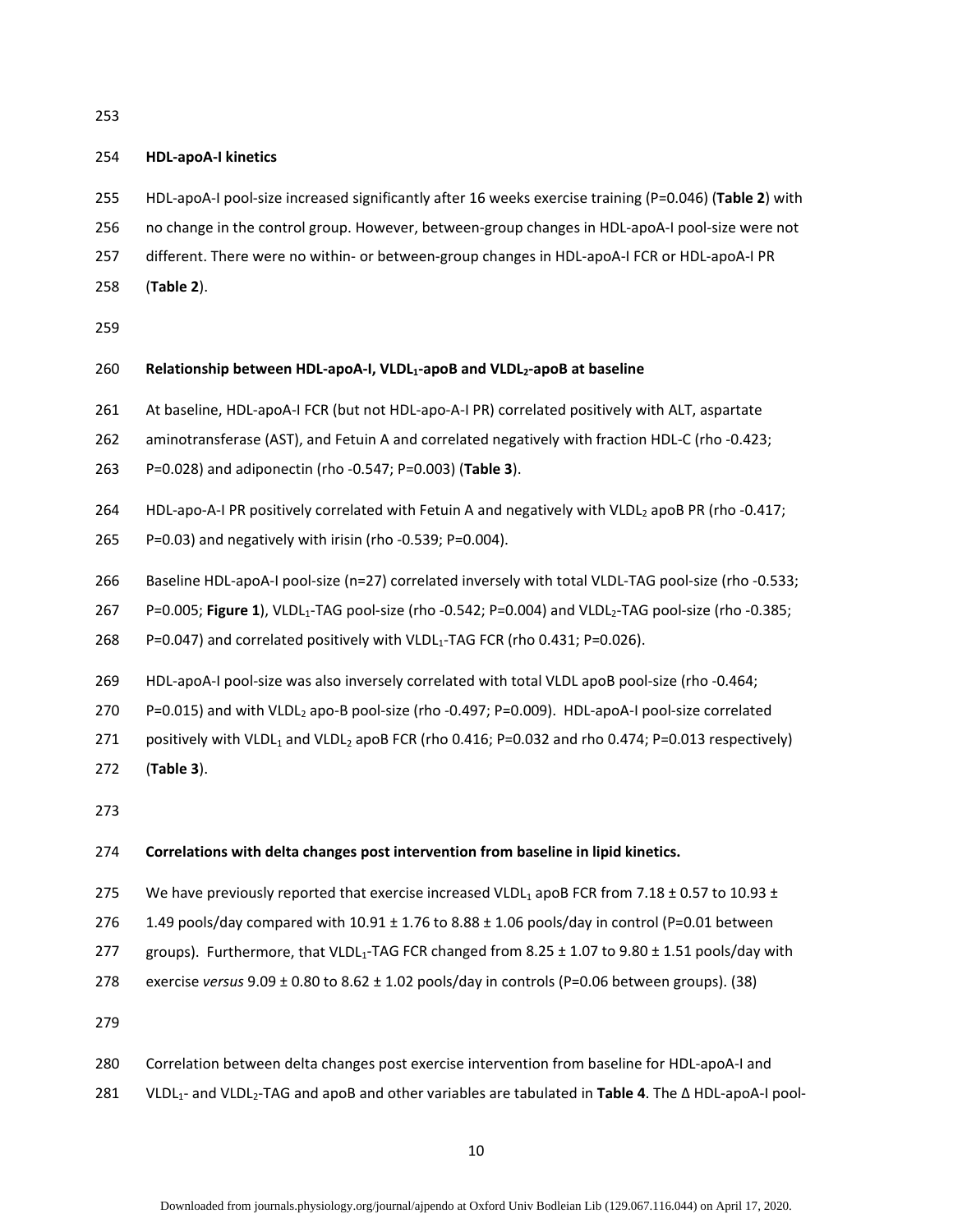- 282 size inversely correlated with Δ VLDL-apoB pool-size (rho -0.729; P=0.002), Δ VLDL1-TAG pool-size
- 283 (rho -0.650; P=0.009) and Δ total VLDL-TAG pool-size (rho -0.586; P=0.022). The Δ HDL-apoA-I pool-
- 284 size correlated positively with Δ VLDL<sub>1</sub>-apoB FCR (rho=0.596, p=0.019) and with VLDL<sub>1</sub>-TAG FCR
- 285 (rho=0.555; P=0.049). These relationships were not seen in the control group (**Table 5**).
- 286 The Δ body weight significantly correlated with Δ apoB PR (rho -0.560; P = 0.002). All other
- 287 correlations between Δ baseline to post-intervention, for HDL-apoA-I PR, HDL-apo-A-I FCR, body
- 288 weight, HDL-C:apoA-I ratio, IHCL and total visceral fat with other variables are tabulated for all
- 289 participants, n=27 (**Appendix 1**).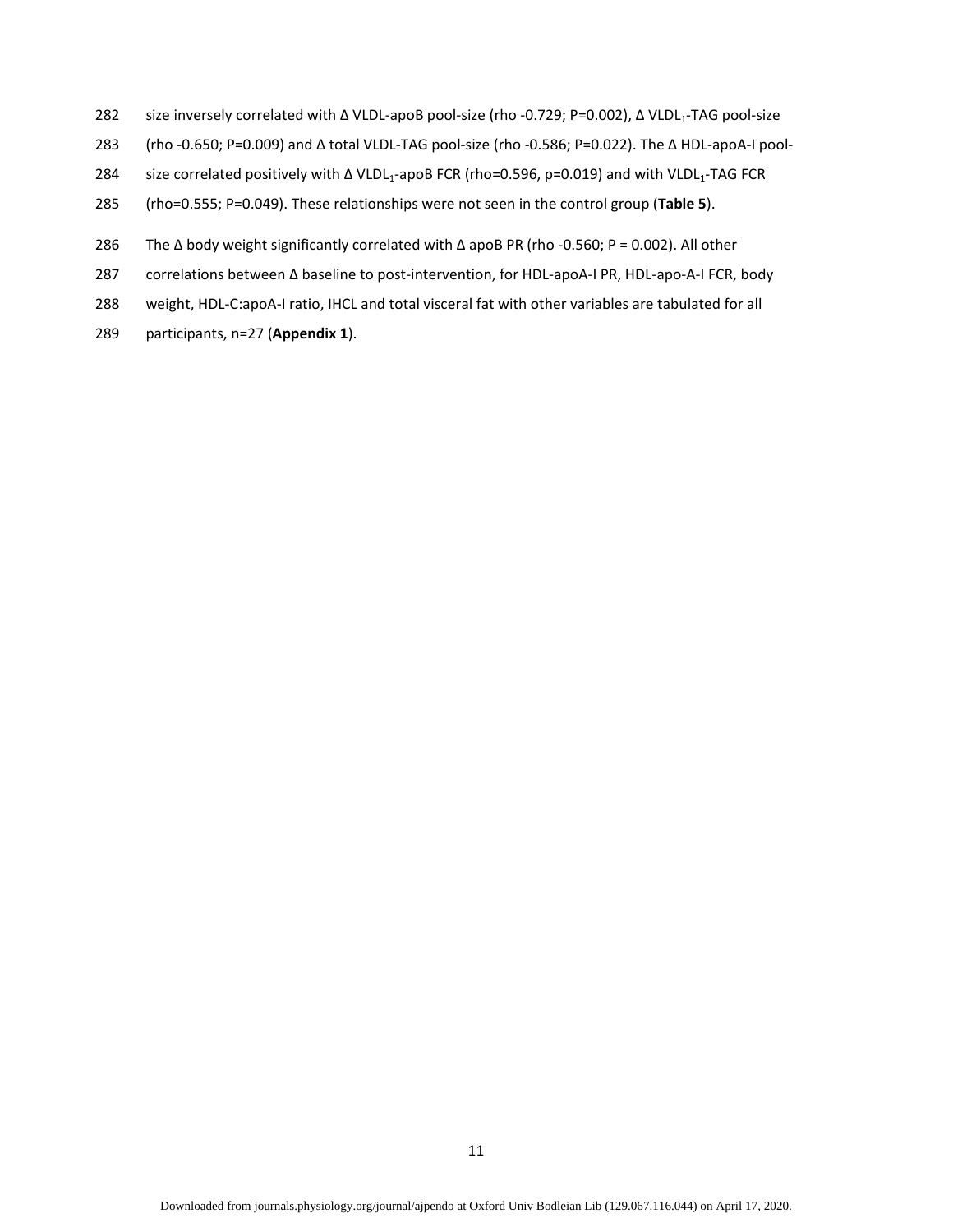#### 290 **Discussion**

291 We report, for the first time, the effect of an exercise intervention on HDL kinetics in patients with

292 NAFLD. Although there was an increase in fraction HDL-C concentration and apoA-I pool size, HDL-

293 apoA-I FCR and PR did not change significantly. Both at baseline, and after exercise, there was an

294 inverse correlation between apoA-I pool size and VLDL TAG and apoB pool size which confirms the

295 well documented inverse relationship between HDL and VLDL metabolism (45). Similarly, at baseline

296 there were also striking positive relationships between apoA-I pool size and the clearance of VLDL<sub>1</sub>

297 TAG and apoB.

298 There is evidence that VLDL<sub>1</sub> and VLDL<sub>2</sub> are independently regulated (28) and that exercise primarily

299 affects VLDL<sub>1</sub> kinetics (16). As we reported previously, 16 weeks of exercise increased VLDL<sub>1</sub>-TAG and

300 apoB FCR in these subjects (38) and the current study shows that the change in these measurements

301 (with exercise) negatively correlated with the change in apoA-I pool size.

302 Exercise had no effect on VLDL<sub>2</sub> TAG and apoB FCR and thus perhaps, not surprisingly, there was no 303 correlation between the change in these measurements with exercise and apoA-I pool size. The 304 modest effect of exercise on HDL metabolism may be explained by the lack of effect on plasma and

305 VLDL<sub>1</sub> TAG concentration. Although IHCL was reduced, it was not normalised and the liver continued

306 to export excessive amounts of TAG as measured by VLDL-TAG production rate. (38) A longer

307 duration of exercise may be required to reduce IHCL to normal and achieve a significant change in 308 HDL metabolism.

309

310 To date, the only published study of the effect of exercise training on HDL-apoA-I kinetics was by 311 Zmuda *et al* (48). They showed that in overweight participants, with baseline HDL-C < 40mg/dL (1.03 312 mmol/L), a one-year exercise intervention reduced body weight by 1.2 kg and increased HDL apoA-I 313 and HDL-C concentrations. Underlying this was a reduction in apoA-I clearance as well as an increase 314 in apoA-I production. Murine models suggest that exercise increases the expression of proteins 315 involved in cholesterol efflux, including liver X receptor- $\alpha$  (LXR $\alpha$ ) (21) and ATP-binding cassette A1 316 (ABCA1) (15). This could have the effect of increasing hepatic clearance of HDL. However, little-to-no 317 effect of exercise on HDL parameters was seen when baseline HDL-C > 44mg/dL (1.14 mmol/L) (48) 318 and so these observations may represent regression to the mean. Furthermore, the methodology 319 used in that paper comprised exogenously radio-labelled HDL which was then re-injected, and 320 plasma kinetics measured over 10 days. This methodology has inherent uncertainty as to whether 321 the tracer has identical metabolic properties to the tracee (35).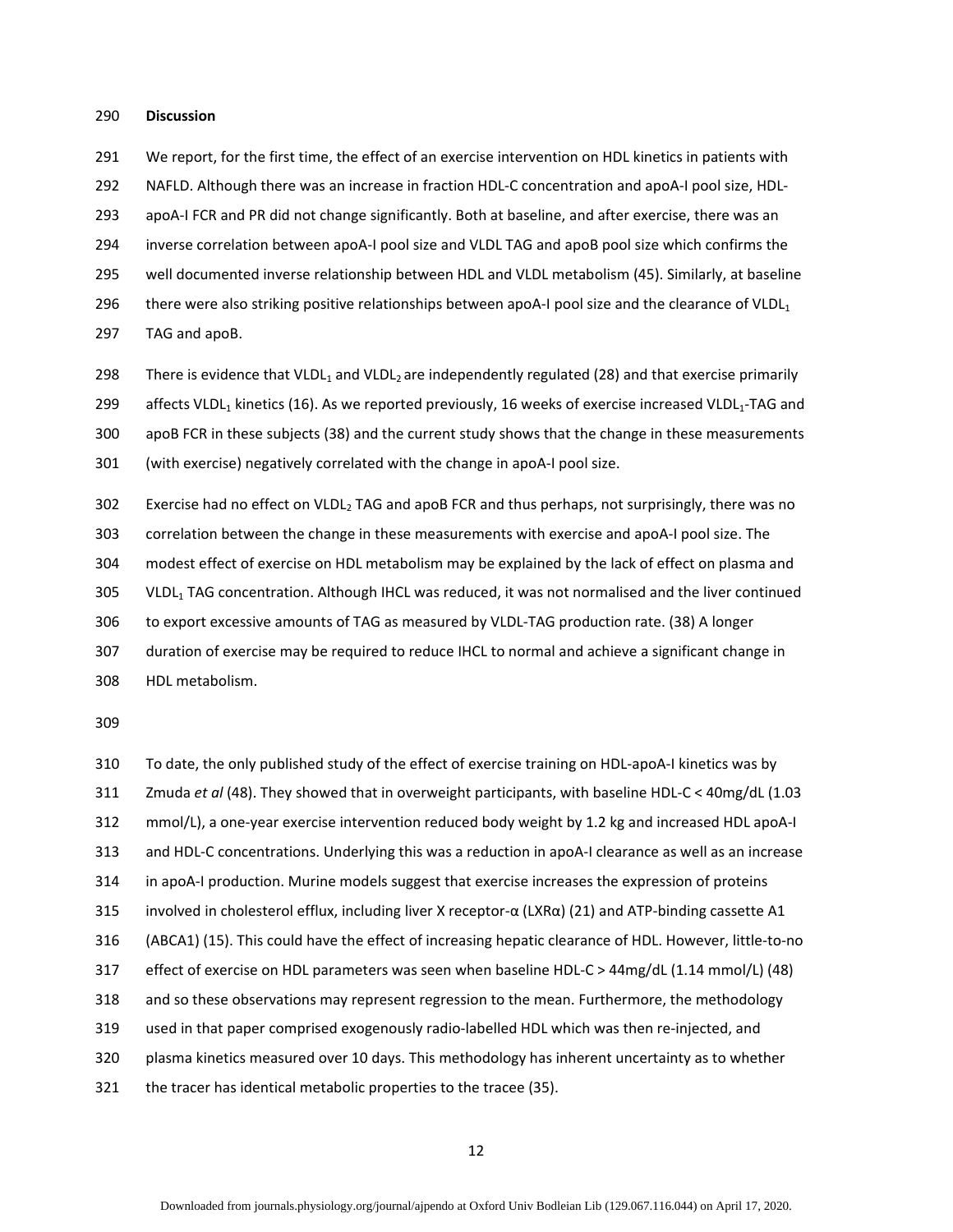- 322 From studies of knock-out mice, it has been suggested that HDL formation regulates VLDL-TAG
- 323 production, resulting in an inverse relationship between plasma HDL-C and TAG concentration (31).
- 324 However, our data rather suggests that VLDL clearance lowers VLDL TAG, thereby reducing the
- 325 intravascular exchange of TAG between VLDL and HDL which in turn may increase HDL apoA-I pool
- 326 size. This concept is supported by the study of Verges *et al* (46).
- 327 There are conflicting data for the effect of exercise training on HDL-C concentration in NAFLD, with
- 328 either no effect (11; 39), or improvement (33). In T2DM, increased HDL-C concentration has been
- 329 reported in response to aerobic exercise training after 12-26 weeks (1; 3; 25). However, 12-weeks of
- 330 resistance training had no effect on HDL-C levels (20). The diverse prescription of duration,
- 331 frequency and intensity of exercise will all contribute to the heterogeneity of response to the effect
- 332 of exercise on lipoproteins (18; 24).
- 333 Whereas exercise, without weight loss, produces a 20–30% relative reduction in intrahepatic lipid
- 334 (18), it has been suggested that for an effect of exercise to be seen on HDL-C, at least modest weight
- 335 loss (≥3%) is required (40). In our study, exercise led to 3.6% weight loss and improvement in
- 336 HOMA2-IR and fraction HDL-C. However, we did not observe a correlation between the degree of
- 337 weight loss and change in HDL production or clearance.
- 338 In recent years, HDL functionality has been considered a better predictor of cardiovascular disease 339 risk than HDL-C concentration (37). NAFLD is associated with reduced HDL efflux (13) and exercise is 340 associated with increased HDL particle size (17; 40; 44) and cholesterol-efflux capacity (23). We used 341 the fraction HDL-C : apoA-I ratio as a surrogate marker for particle size but found no change with 342 exercise.
- 343 HDL-apoA-I FCR correlated with ALT and AST levels at baseline (although not with IHCL). It is unclear
- 344 whether the magnitude of intra-hepatic fat impacts on the hepatocytes through higher hepatic
- 345 lipase (HL) activity and hence increased clearance of HDL. In this study we did not measure post-
- 346 heparin lipase activity. Previous studies have shown the activity of hepatic lipase to be increased in
- 347 obese men (26; 34) and women (6; 9) with high intra-abdominal fat levels.
- 348 The present study has several strengths. This was a randomized controlled trial in which the exercise
- 349 group was supervised by research staff and had a distinct intensity of exercise comprising an aerobic
- 350 dose consistent with physical activity recommendations. We allowed at least 48 hours from the final
- 351 exercise session before metabolic studies thereby removing any acute effect of exercise on HDL
- 352 metabolism (14). HDL-C concentration was measured following isolation of the HDL-C fraction by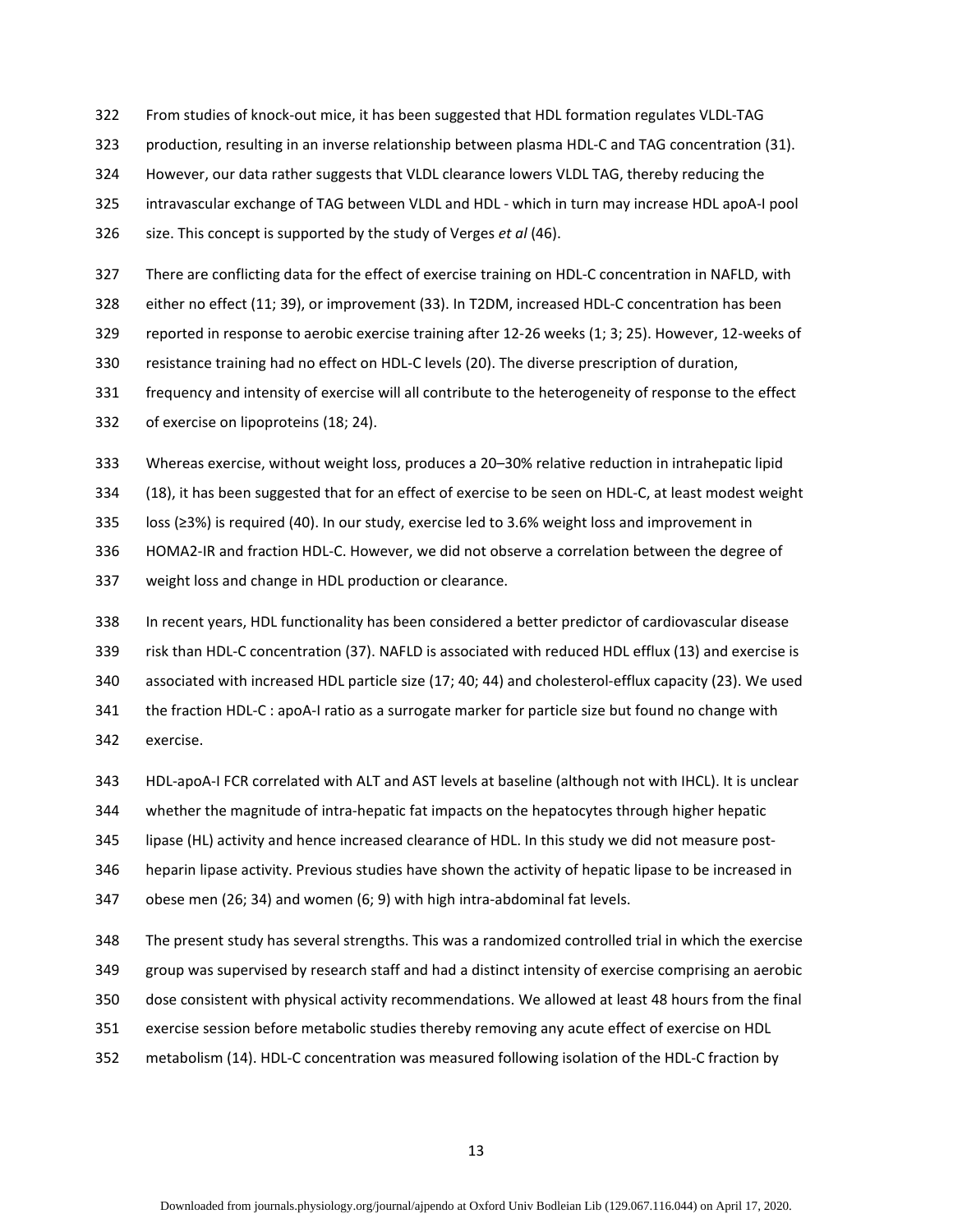353 ultracentrifugation. This is more precise and accurate than kit assays (47). In addition, we utilized

354 endogenous stable isotope labelling to assess HDL metabolism *in vivo*.

- 355 This study was not an evaluation of the effects of exercise independent of its effect on body weight.
- 356 For this reason, the results observed might also be achieved by dieting. However, exercise has a
- 357 particular benefit in reducing hepatic fat (4; 22), which was evident in our study. The exercise
- 358 programme was free-living and so energy output was not quantified. However, all participants
- 359 received weekly support from a trainer to maintain commitment to the protocol. As there are
- 360 pronounced differences in fat metabolism between sexes (5), this study was limited to male
- 361 participants.
- 362 In conclusion, a 16-week exercise programme reduced body weight and hepatic fat content but
- 363 without significant changes to HDL kinetics. The strong relationship between the change in VLDL-
- 364 TAG pool size and change in HDL apoA-I pool size, in response to exercise, confirms that VLDL-TAG is
- 365 a determinant for HDL concentration.
- 366
- 367
- 368

369

- 370
- 371

372

373

374

375

- 376
- 377
- 378
- 379

- 381
- 382
- 383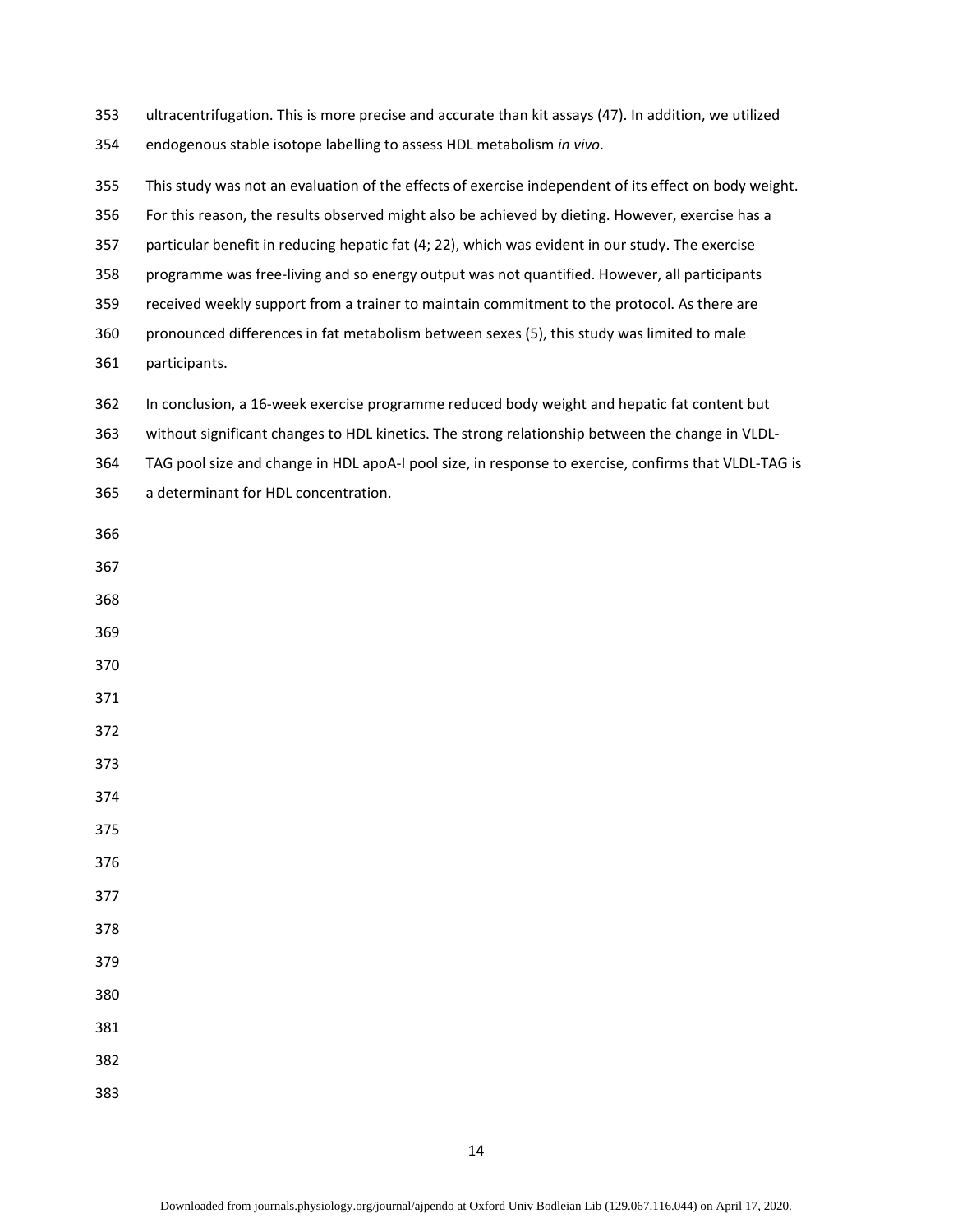## 384 **Table 1 -** Lipid profile (mean ± SD)

|                                    | <b>Exercise</b><br>(Pre)<br>$n=15$ | <b>Exercise</b><br>(Post)<br>$n=15$ | Within<br>group<br>P value | <b>Control (Pre)</b><br>$n = 12$ | Control<br>(Post)<br>$n = 12$ | Within<br>group<br>P value | <b>Between</b><br>group<br>P value |
|------------------------------------|------------------------------------|-------------------------------------|----------------------------|----------------------------------|-------------------------------|----------------------------|------------------------------------|
| <b>Fraction HDL-C</b><br>(mmol/L)  | $0.75 \pm 0.19$                    | $0.93 \pm 0.21$                     | 0.028                      | $0.93 \pm 0.32$                  | $0.88 \pm 0.25$               | 0.702                      | 0.097                              |
| Fraction HDL-<br>apoA-I $(g/L)$    | $0.76 \pm 0.12$                    | $0.80 \pm 0.11$                     | 0.140                      | $1.24 \pm 0.56$                  | $1.06 \pm 0.12$               | 0.314                      | 0.068                              |
| TC: fraction<br><b>HDL-C</b> ratio | $6.6 \pm 2.4$                      | $5.4 \pm 2.0$                       | 0.0035                     | $7.0 \pm 3.0$                    | $6.3 \pm 2.3$                 | 0.320                      | 0.573                              |
| Fraction HDL-C:<br>apoA-I ratio    | $1.06 \pm 0.17$                    | $1.14 \pm 0.19$                     | 0.186                      | $1.16 \pm 0.57$                  | $1.06 \pm 0.12$               | 0.546                      | 0.307                              |
| Plasma TAG<br>(mmol/L)             | 1.92 (1.05-<br>2.73)               | $1.69(1.30 -$<br>2.24)              | 0.155                      | $1.25(1.07 -$<br>2.21)           | 1.57 (1.33-<br>2.56)          | 0.388                      | 0.683                              |
| VLDL <sub>1</sub> TAG<br>(mmol/L)  | $0.99(0.86 -$<br>1.45)             | $0.99(0.76 -$<br>(1.39)             | 0.256                      | $0.87(0.65 -$<br>(1.47)          | $1.00(0.67 -$<br>1.15)        | 0.347                      | 0.683                              |

385 apoA-I: apolipoprotein A-I, NEFA: non-esterified fatty acids, TC: total cholesterol, TAG:

386 triacylglycerol, VLDL<sub>1</sub>: very-low density lipoprotein-1

387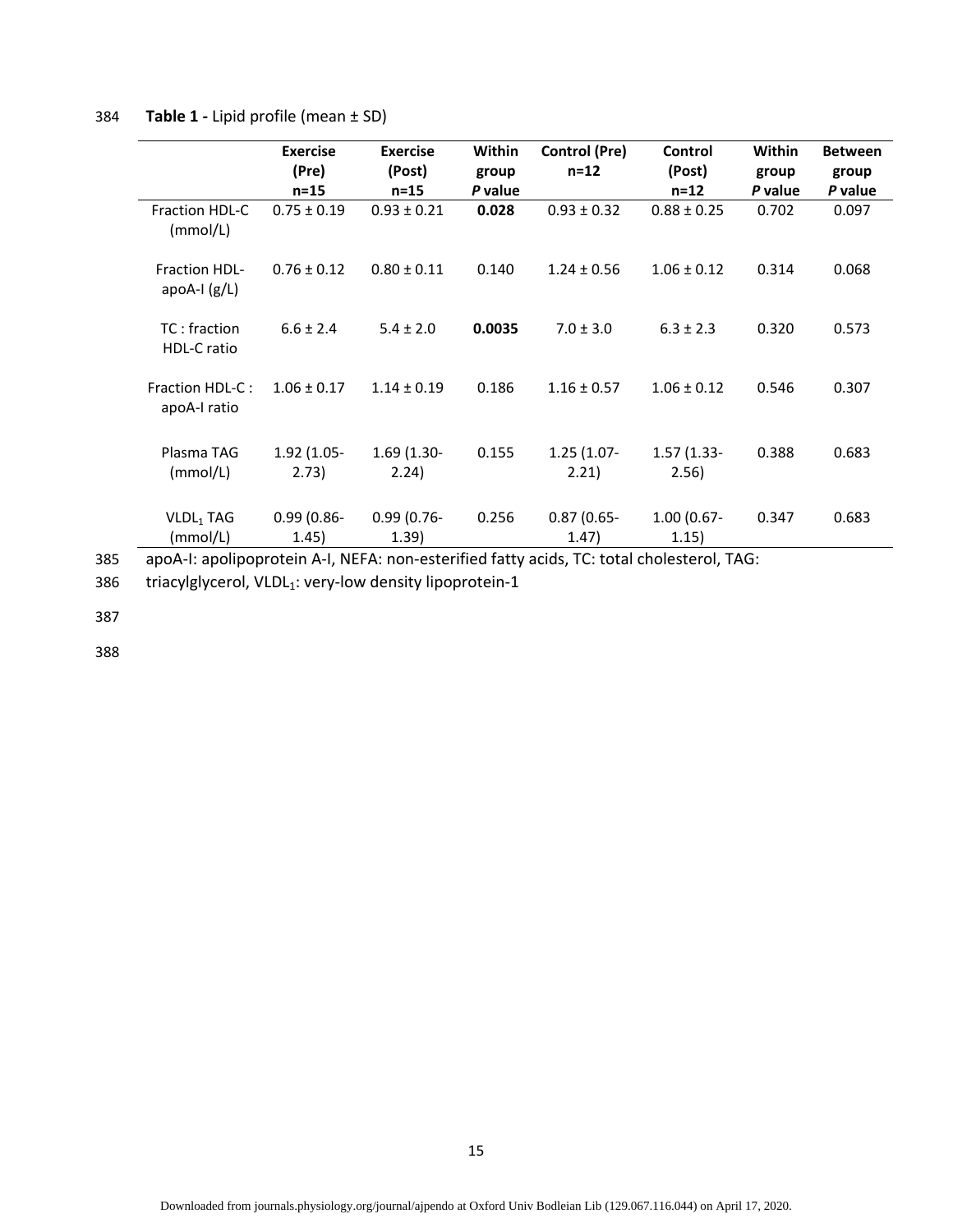|                                 | <b>Exercise</b><br>(Pre)<br>$n=15$ | <b>Exercise</b><br>(Post)<br>$n=15$ | Within<br>group<br>P value | Control<br>(Pre)<br>$n = 12$ | Control<br>(post)<br>$n = 12$ | Within<br>group<br>P value | <b>Between</b><br>group<br>P value |
|---------------------------------|------------------------------------|-------------------------------------|----------------------------|------------------------------|-------------------------------|----------------------------|------------------------------------|
| HDL-apoA-I pool<br>size (mg/kg) | $17.4 + 2.9$                       | $18.9 + 2.9$                        | 0.046                      | $17.9 + 4.9$                 | $19.3 + 4.4$                  | 0.396                      | 0.965                              |
| HDL-apoA-I FCR<br>(pools/day)   | $0.26 \pm$<br>0.59                 | $0.24 \pm$<br>0.77                  | 0.449                      | $0.18 \pm$<br>0.07           | $0.18 \pm$<br>0.06            | 0.932                      | 0.585                              |
| HDL-apoA-I PR<br>(mg/kg/day)    | $4.4 + 1.1$                        | $4.4 \pm 1.2$                       | 0.984                      | $3.2 + 1.3$                  | $3.5 \pm 1.5$                 | 0.573                      | 0.648                              |

390 FCR: fractional catabolic rate, PR: production rate

391

392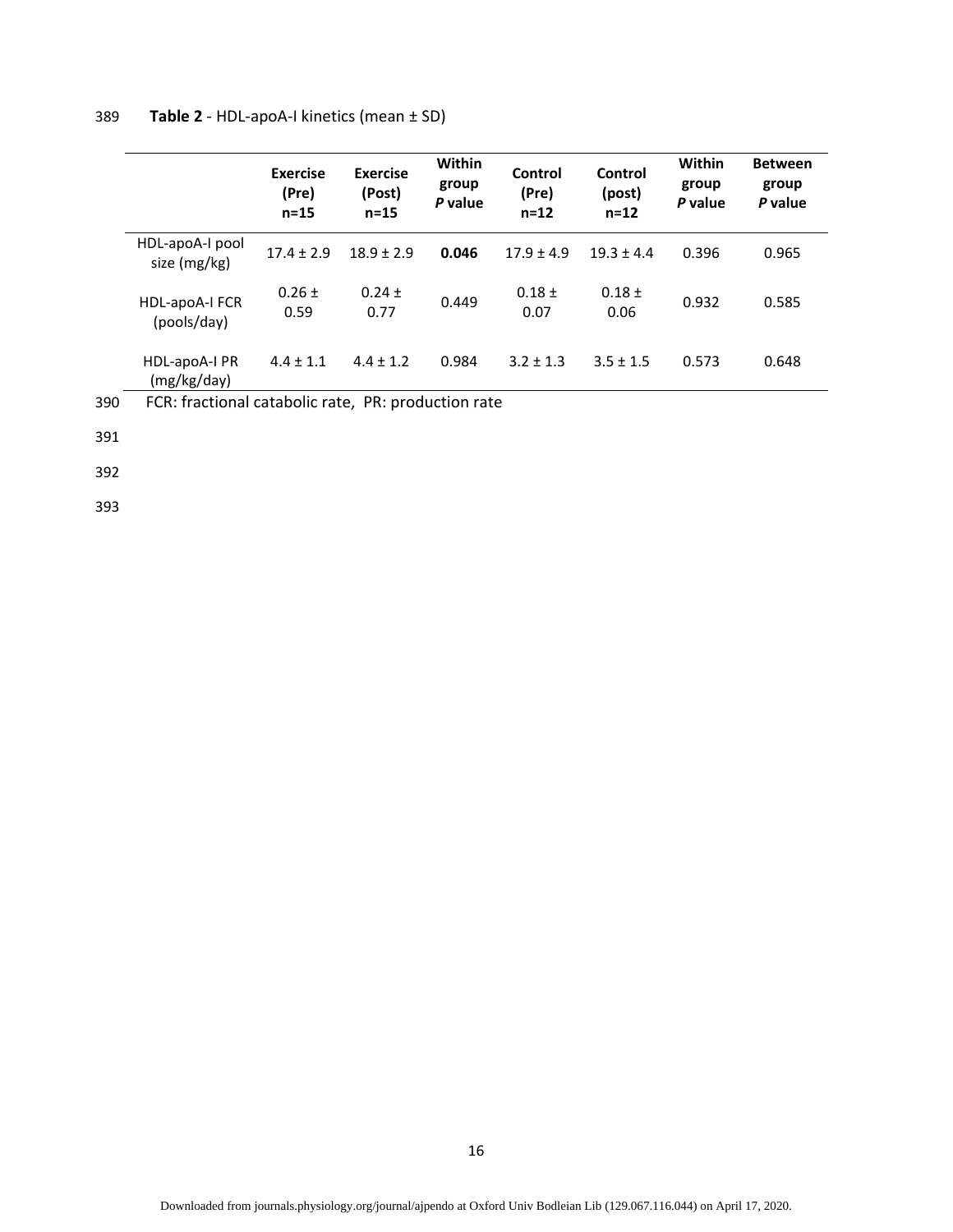- 394 **Table 3-** Correlations between HDL-apoA-I and VLDL kinetics at baseline (n=27).
- 395 VLDL: Very low density lipoprotein, LDL: low-density lipoprotein, HDL: high density
- 396 lipoprotein, PS: pool size, FCR: fractional catabolic rate, PR: production rate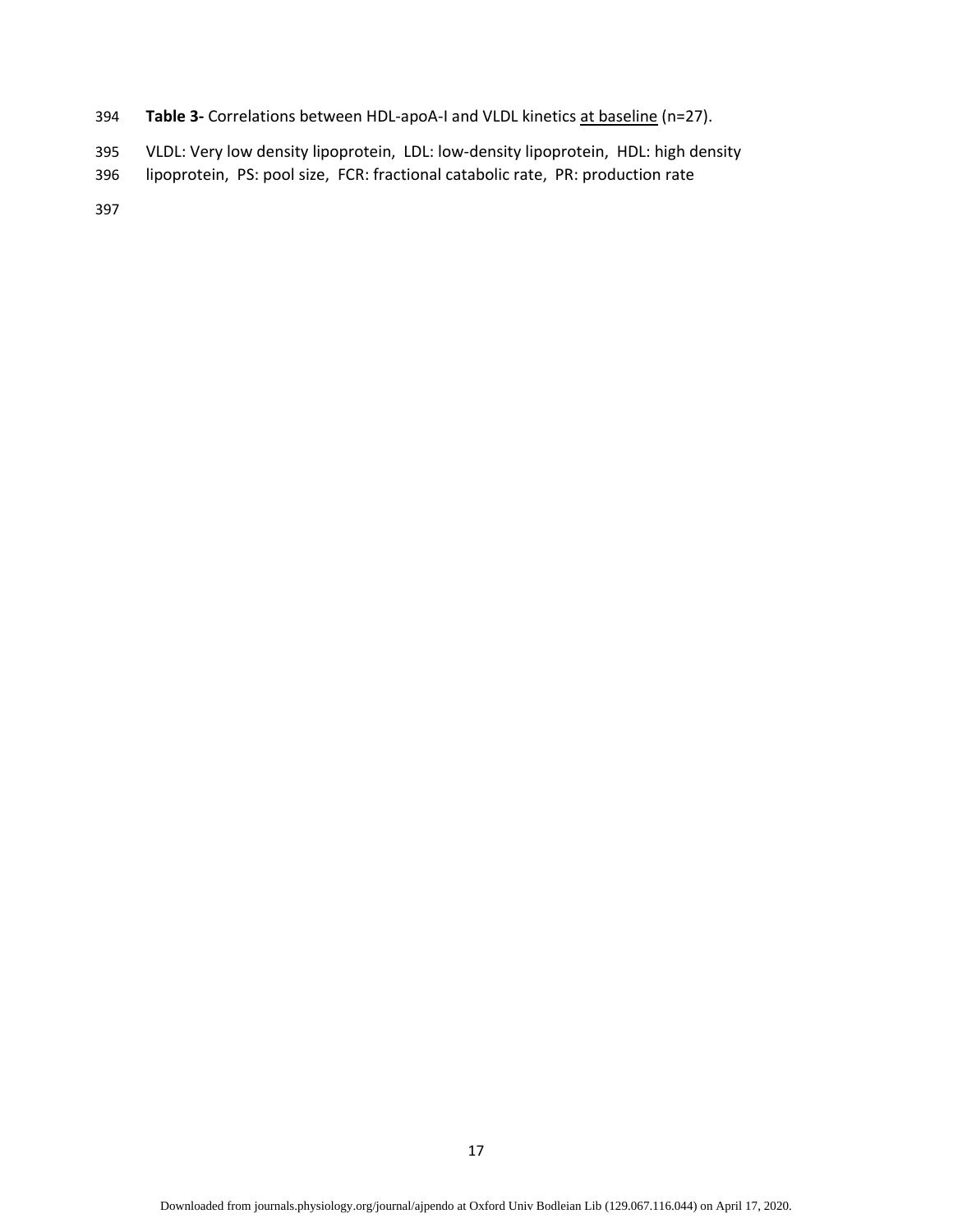**HDL-apoA-I Fractional Clearance Rate (pools/day) HDL-apoA-I Production Rate (mg/kg/day)** 

**HDL-apoA-I** 

**Pool size** 

| VLDL <sub>1</sub> -apoB pool size | rho 0.230   | rho -0.006  | rho -0.364  |
|-----------------------------------|-------------|-------------|-------------|
| (mg)                              | $P = 0.249$ | $P = 0.977$ | $P = 0.062$ |
| VLDL2-apoB pool size              | rho -0.074  | rho -0.344  | rho - 0.497 |
| (mg)                              | $P = 0.713$ | $P = 0.079$ | $P = 0.009$ |
| Total VLDL apoB pool              | rho 0.157   | rho -0.121  | rho - 0.464 |
| size (mg)                         | $P = 0.435$ | $P = 0.547$ | $P = 0.015$ |
| VLDL <sub>1</sub> -apoB FCR       | rho -0.198  | rho 0.037   | rho 0.416   |
| (pools/day)                       | $P = 0.323$ | $P = 0.855$ | $P = 0.032$ |
| VLDL <sub>2</sub> -apoB FCR       | rho - 0.434 | rho -0.177  | rho 0.474   |
| (pools/day)                       | $P = 0.024$ | $P = 0.378$ | $P = 0.013$ |
| VLDL <sub>1</sub> -apoB PR        | rho 0.008   | rho -0.125  | rho -0.110  |
| (mg/kg/day)                       | $P = 0.969$ | $P = 0.535$ | $P = 0.584$ |
| VLDL <sub>2</sub> -apoB PR        | rho - 0.416 | rho - 0.417 | rho 0.033   |
| (mg/kg/day)                       | $P = 0.031$ | $P = 0.030$ | $P = 0.871$ |
| Total VLDL-apoB PR                | rho -0.134  | rho -0.173  | rho 0.004   |
| (mg/kg/day)                       | $P = 0.506$ | $P = 0.390$ | $P = 0.984$ |
| VLDL <sub>1</sub> -TAG pool size  | rho 0.133   | rho -0.129  | rho - 0.542 |
| $(\mu \text{mol/kg})$             | $P = 0.508$ | $P = 0.520$ | $P = 0.004$ |
| VLDL2-TAG pool size               | rho 0.213   | rho 0.002   | rho - 0.385 |
| $(\mu \text{mol/kg})$             | $P = 0.285$ | $P = 0.990$ | $P = 0.047$ |
| Total VLDL-TAG pool               | rho 0.253   | rho -0.090  | rho - 0.533 |
| $(\mu \text{mol/kg})$             | $P = 0.204$ | $P = 0.655$ | $P = 0.005$ |
| VLDL <sub>1</sub> TAG PR          | rho 0.003   | rho -0.205  | rho -0.373  |
| (mg/kg/day)                       | $P = 0.987$ | $P = 0.305$ | $P = 0.056$ |
| VLDL <sub>2</sub> -TAG PR         | rho 0.099   | rho -0.051  | rho -0.212  |
| (mg/kg/day)                       | $P = 0.624$ | $P = 0.800$ | $P = 0.287$ |
| VLDL <sub>1</sub> -TAG FCR        | rho -0.310  | rho -0.116  | rho 0.431   |
| (pools/day)                       | $P = 0.116$ | $P = 0.564$ | $P = 0.026$ |
| VLDL <sub>2</sub> -TAG FCR        | rho -0.189  | rho -0.169  | rho 0.056   |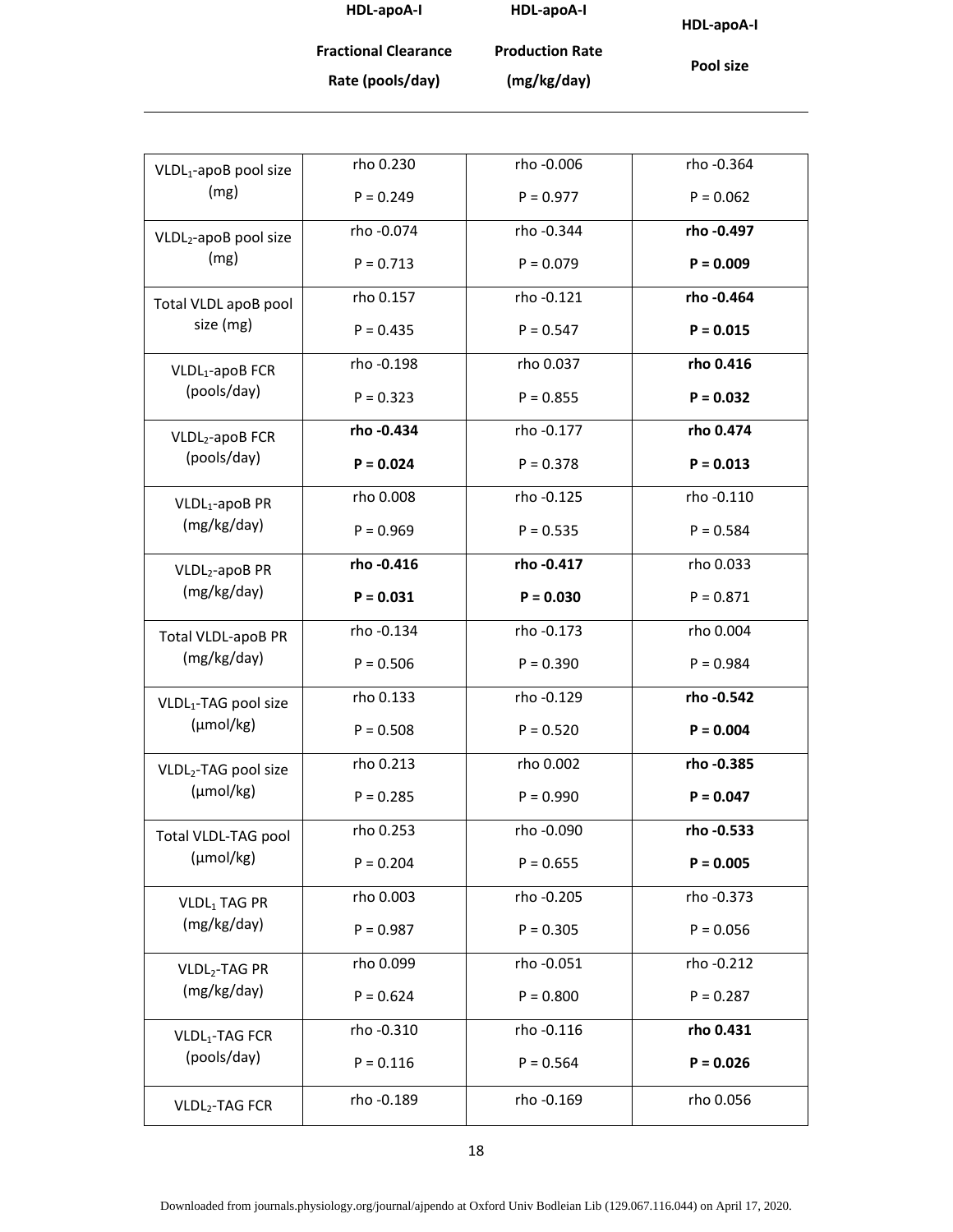| (pools/day)                                                                                                                                                                                            | $P = 0.345$ | $P = 0.399$ | $P = 0.782$ |  |
|--------------------------------------------------------------------------------------------------------------------------------------------------------------------------------------------------------|-------------|-------------|-------------|--|
| Ratio of fraction HDL                                                                                                                                                                                  | rho 0.162   | rho 0.143   | rho -0.091  |  |
| to ApoA-I<br>Plasma TAG (mmol/L)<br>Plasma HDL-C<br>(mmol/L)<br>Fraction HDL-C<br>(mmol/L)<br>ALT (iU/L)<br>AST (iU/L)<br><b>IHCL (%)</b><br>Adiponectin (ng/mL)<br>Irisin (ng/mL)<br>Fetuin A (µg/mL) | $P = 0.180$ | $P = 0.47$  | $P = 0.652$ |  |
|                                                                                                                                                                                                        | rho 0.309   | rho 0.079   | rho -0.378  |  |
|                                                                                                                                                                                                        | $P = 0.168$ | $P = 0.696$ | $P = 0.053$ |  |
|                                                                                                                                                                                                        | rho -0.052  | rho 0.164   | rho 0.346   |  |
|                                                                                                                                                                                                        | $P = 0.799$ | $P = 0.413$ | $P = 0.077$ |  |
|                                                                                                                                                                                                        | rho - 0.423 | rho -0.061  | rho 0.546   |  |
|                                                                                                                                                                                                        | $P = 0.028$ | $P = 0.763$ | $P = 0.004$ |  |
|                                                                                                                                                                                                        | rho 0.505   | rho 0.325   | rho -0.235  |  |
|                                                                                                                                                                                                        | $P = 0.007$ | $P = 0.098$ | $P = 0.238$ |  |
|                                                                                                                                                                                                        | rho 0.442   | rho 0.375   | rho 0.012   |  |
|                                                                                                                                                                                                        | $P = 0.021$ | $P = 0.054$ | $P = 0.953$ |  |
|                                                                                                                                                                                                        | rho 0.357   | rho 0.364   | rho -0.054  |  |
|                                                                                                                                                                                                        | $P = 0.068$ | $P = 0.062$ | $P = 0.788$ |  |
|                                                                                                                                                                                                        | rho - 0.547 | rho -0.338  | rho 0.308   |  |
|                                                                                                                                                                                                        | $P = 0.003$ | $p = 0.084$ | $P = 0.118$ |  |
|                                                                                                                                                                                                        | rho -0.256  | rho - 0.539 | rho - 0.386 |  |
|                                                                                                                                                                                                        | $P = 0.197$ | $p = 0.004$ | $P = 0.047$ |  |
|                                                                                                                                                                                                        | 0.583       | rho 0.552   | rho 0.029   |  |
|                                                                                                                                                                                                        | $P = 0.001$ | $p = 0.003$ | $P = 0.886$ |  |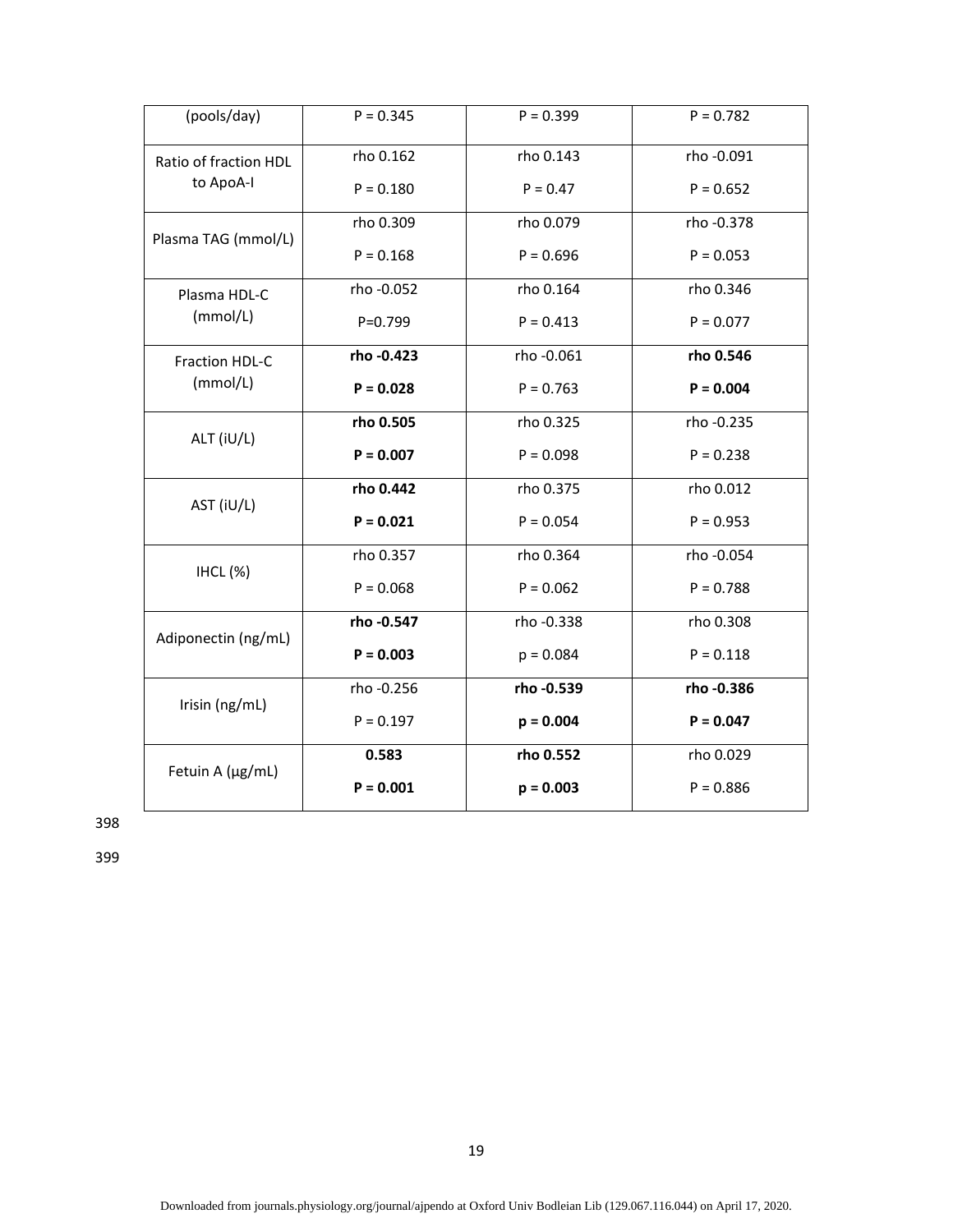400 **Table 4**- Correlations between changes in HDL kinetics and changes in VLDL kinetics at 16 401 weeks (exercise group, n=15).

| HDL-apoA-I | HDL-apoA-I | HDL-apoA-I |
|------------|------------|------------|
| <b>FCR</b> | Prod rate  | Pool size  |

|                                         | rho 0.132   | rho -0.025  | rho -0.507  |
|-----------------------------------------|-------------|-------------|-------------|
| VLDL <sub>1</sub> -apoB pool size (mg)  | $P = 0.639$ | $P = 0.930$ | $P = 0.054$ |
|                                         | rho -0.207  | rho -0.368  | rho -0.232  |
| VLDL <sub>2</sub> -apoB pool size (mg)  | $P = 0.459$ | $P = 0.177$ | $P = 0.405$ |
| Total VLDL-apoB pool size               | rho -0.011  | rho -0.332  | rho - 0.729 |
| (mg)                                    | $P = 0.970$ | $P = 0.226$ | $P = 0.002$ |
| VLDL <sub>1</sub> -apoB FCR (pools/day) | rho -0.164  | rho -0.054  | rho 0.596   |
|                                         | $P = 0.558$ | $P = 0.850$ | $P = 0.019$ |
| VLDL <sub>2</sub> -apoB FCR (pools/day) | rho 0.275   | rho 0.350   | rho 0.104   |
|                                         | $P = 0.321$ | $P = 0.201$ | $P = 0.713$ |
| VLDL1-apoB PR (mg/kg/day)               | rho 0.036   | rho 0.021   | rho 0.382   |
|                                         | $P = 0.889$ | $P = 0.940$ | $P = 0.160$ |
| VLDL <sub>2</sub> -apoB PR (mg/kg/day)  | rho -0.046  | rho -0.189  | rho -0.196  |
|                                         | $P = 0.869$ | $P = 0.499$ | $P = 0.483$ |
| Total VLDL-apoB PR                      | rho -0.089  | rho - 0.096 | rho 0.429   |
| (mg/kg/day)                             | $P = 0.752$ | $P = 0.732$ | $P = 0.111$ |
| VLDL <sub>1</sub> -TAG pool size        | rho 0.050   | rho -0.161  | rho - 0.650 |
| (µmol/kg)                               | $P = 0.860$ | $P = 0.567$ | $P = 0.009$ |
| VLDL <sub>2</sub> -TAG pool size        | rho -0.186  | rho -0.168  | rho 0.061   |
| (µmol/kg)                               | $P = 0.508$ | $P = 0.550$ | $P = 0.830$ |
| Total VLDL-TAG pool size                | rho - 0.025 | rho -0.218  | rho - 0.586 |
| (µmol/kg)                               | $P = 0.930$ | $P = 0.435$ | $P = 0.022$ |
| VLDL <sub>1</sub> -TAG PR (mg/kg/day)   | rho 0.137   | rho 0.071   | rho 0.007   |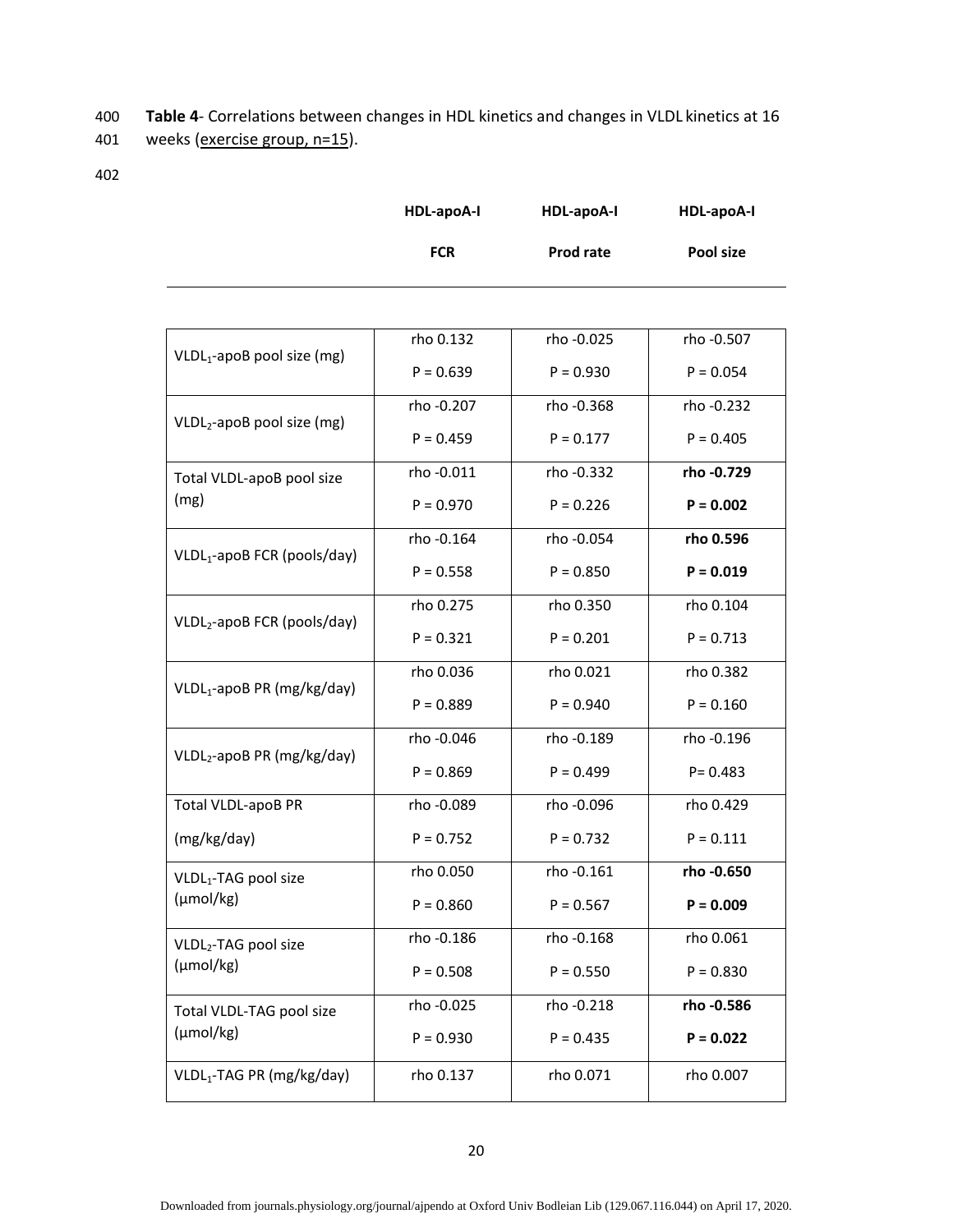|                                        | $P = 0.655$ | $P = 0.817$                | $P = 0.100$ |
|----------------------------------------|-------------|----------------------------|-------------|
| VLDL <sub>2</sub> -TAG PR (mg/kg/day)  | rho -0.559  | rho -0.573                 | rho 0.217   |
|                                        | $P = 0.059$ | $P = 0.051$                | $P = 0.499$ |
|                                        | rho 0.027   | rho 0.154                  | rho 0.555   |
| VLDL <sub>1</sub> -TAG FCR (pools/day) | $P = 0.929$ | $P = 0.616$                | $P = 0.049$ |
|                                        | rho -0.441  | rho -0.622                 | rho -0.224  |
| VLDL <sub>2</sub> -TAG FCR (pools/day) | $P = 0.152$ | $P = 0.031$<br>$P = 0.484$ |             |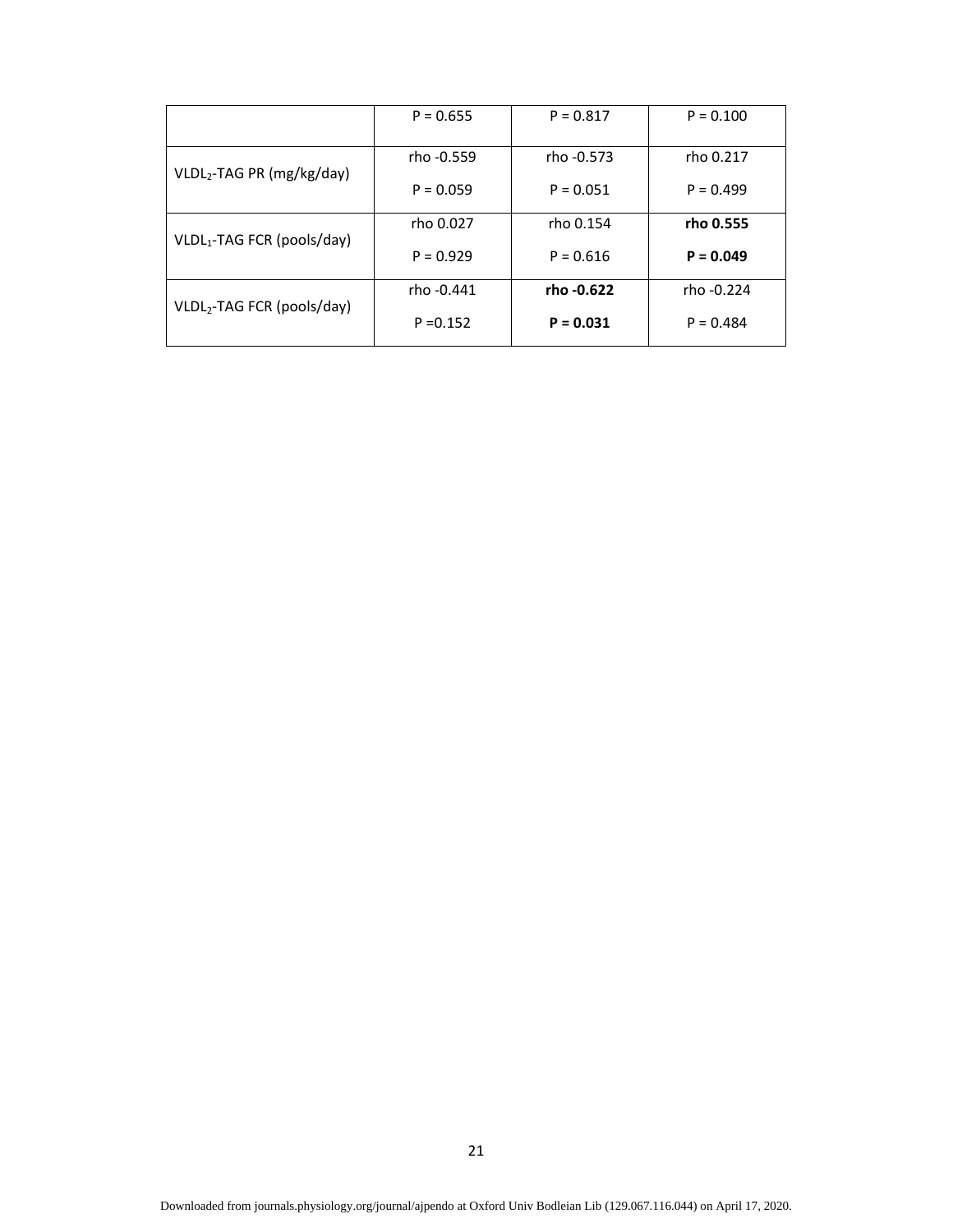403 **Table 5** - Correlations between changes in HDL kinetics with changes in VLDL kinetics at 16 404 weeks (control group, n=12).

|                                            | HDL-apoA-I<br>Pool size | <b>HDL-apoA-I</b><br><b>Fractional</b><br>clearance rate | HDL-apoA-I<br><b>Production rate</b> |
|--------------------------------------------|-------------------------|----------------------------------------------------------|--------------------------------------|
| VLDL <sub>1</sub> -apoB pool size (mg)     | rho -0.497              | rho -0.350                                               | rho -0.608                           |
|                                            | $P = 0.104$             | $P = 0.265$                                              | $P = 0.036$                          |
| VLDL <sub>2</sub> -apoB pool size (mg)     | rho -0.573              | rho -0.357                                               | rho - 0.622                          |
|                                            | $P = 0.051$             | $P = 0.255$                                              | $P = 0.031$                          |
| VLDL-apoB pool size (mg)                   | rho -0.536              | rho -0.515                                               | rho - 0.722                          |
|                                            | $P = 0.073$             | $P = 0.087$                                              | $P = 0.008$                          |
| VLDL <sub>1</sub> -TAG pool size (µmol/kg) | rho 0.091               | rho -0.217                                               | rho -0.098                           |
|                                            | $P = 0.779$             | $P = 0.499$                                              | $P = 0.762$                          |
| Total VLDL-TAG pool size                   | rho 0.105               | rho 0.056                                                | rho 0.084                            |
| $(\mu \text{mol/kg})$                      | $P = 0.746$             | $P = 0.863$                                              | $P = 0.795$                          |
| VLDL <sub>1</sub> -apoB FCR (pools/day)    | rho 0.042               | rho 0.196                                                | rho 0.217                            |
|                                            | $P = 0.897$             | $P = 0.542$                                              | $P = 0.499$                          |
| VLDL <sub>1</sub> -apoB PR (mg/kg/day)     | rho -0.035              | rho -0.021                                               | rho -0.007                           |
|                                            | $P = 0.914$             | $P = 0.948$                                              | $P = 0.983$                          |
| Total VLDL-apoB PR                         | rho 0.063               | rho 0.007                                                | rho 0.056                            |
| (mg/kg/day)                                | $P = 0.846$             | $P = 0.983$                                              | $P = 0.863$                          |
| VLDL <sub>1</sub> -TAG FCR (pools/day)     | rho -0.266              | rho 0.126                                                | rho -0.042                           |
|                                            | $P = 0.404$             | $P = 0.697$                                              | $P = 0.897$                          |
| VLDL2-TAG FCR (pools/day)                  | rho -0.224              | rho 0.385                                                | rho 0.028                            |
|                                            | $P = 0.484$             | $P = 0.217$                                              | $P = 0.931$                          |
| VLDL <sub>1</sub> -TAG PR (mg/kg/day)      | rho -0.126              | rho 0.140                                                | rho 0.021                            |
|                                            | $P = 0.697$             | $P = 0.665$                                              | $P = 0.948$                          |
| VLDL2-TAG PR (mg/kg/day)                   | rho -0.336              | rho 0.098                                                | rho -0.168                           |
|                                            | $P = 0.286$             | $P = 0.762$                                              | $P = 0.602$                          |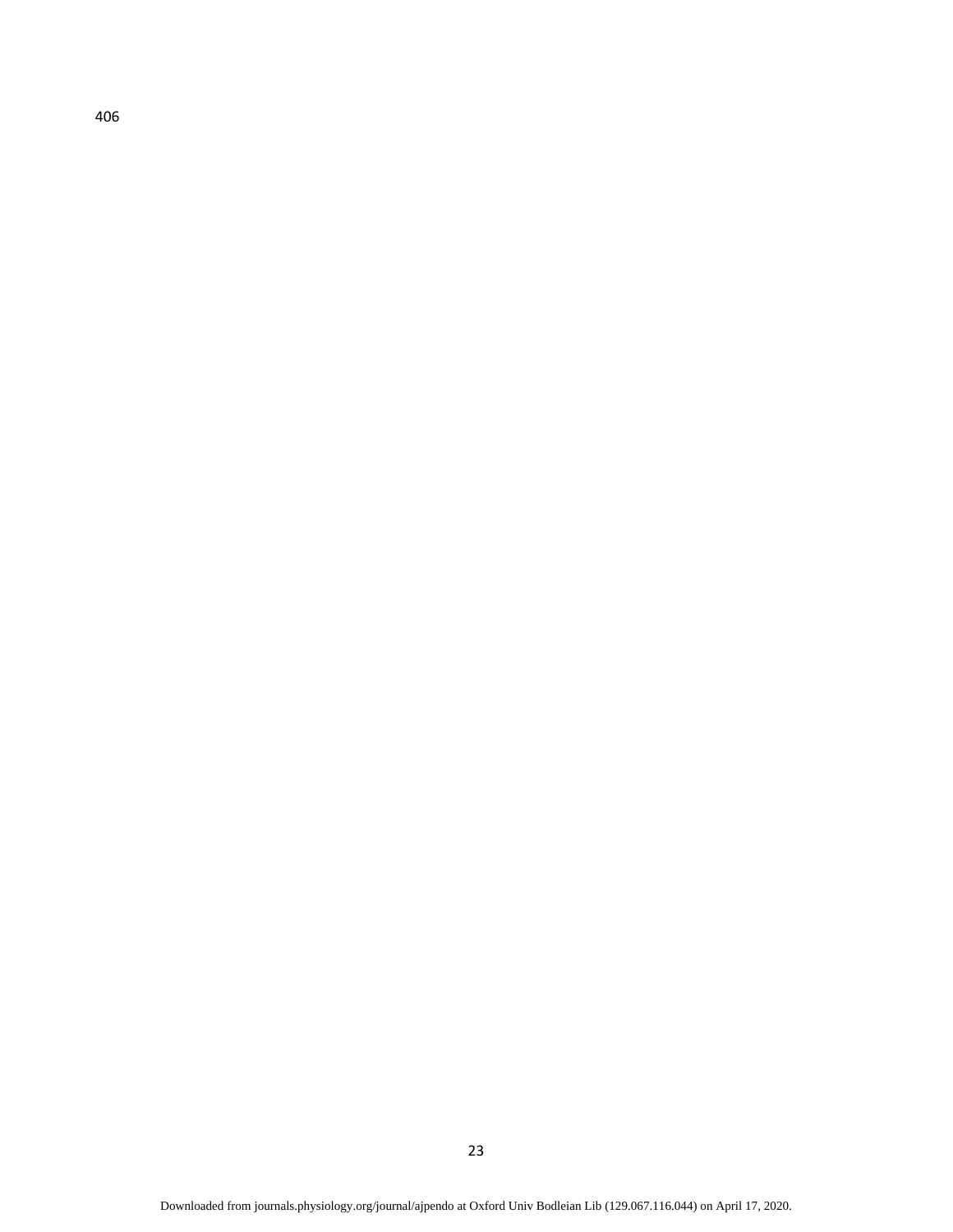- <sup>407</sup>**Appendix 1** Correlation between changes in HDL kinetics, weight, HDL-c : apoA-1 ratio, IHCL and total visceral fat with changes in VLDL and
- 408 TAG kinetics. Delta changes are at 16 weeks (n=27). IHCL: intra-hepatocellular lipid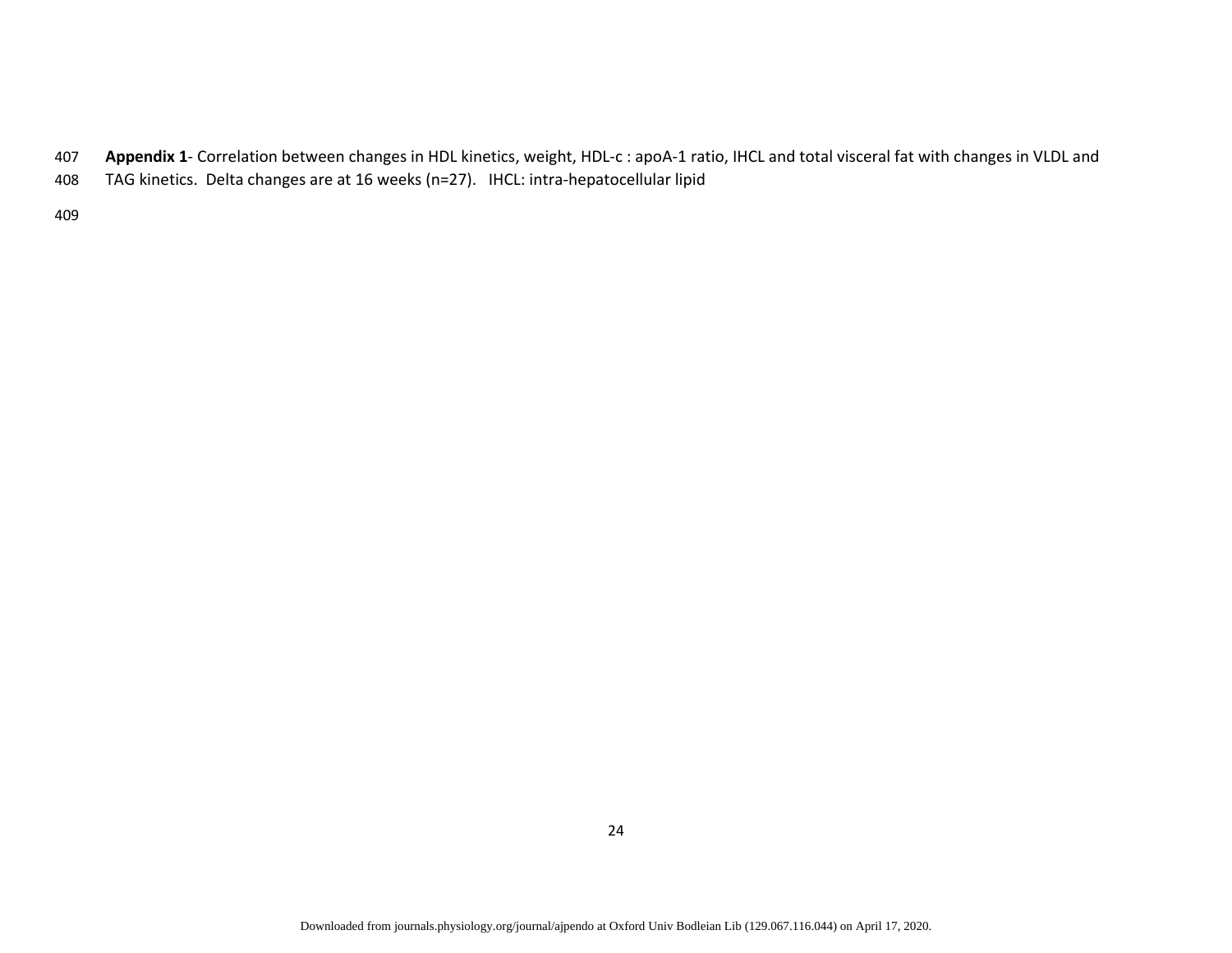|                              | <b>Fraction HDL-C</b> | HDL-apoA-I  | HDL-apoA-I                          | HDL-apoA-I             |             |             |                           |
|------------------------------|-----------------------|-------------|-------------------------------------|------------------------|-------------|-------------|---------------------------|
|                              | to apoA-I ratio       | Pool size   | Fractional<br><b>Clearance Rate</b> | <b>Production rate</b> | Weight      | <b>IHCL</b> | <b>Total visceral fat</b> |
|                              |                       |             |                                     |                        |             |             |                           |
| VLDL <sub>1</sub> -apoB pool | rho 0.082             | rho - 0.429 | rho -0.024                          | rho -0.208             | rho 0.019   | rho -0.263  | rho 0.209                 |
| size (mg)                    | $P = 0.683$           | $P = 0.026$ | $P = 0.905$                         | $P = 0.297$            | $P = 0.925$ | $P = 0.186$ | $P = 0.296$               |
| VLDL <sub>2</sub> -apoB pool | rho -0.223            | rho - 0.409 | rho -0.194                          | rho -0.366             | rho 0.481   | rho 0.355   | rho 0.013                 |
| size (mg)                    | $P = 0.263$           | $P = 0.034$ | $P = 0.332$                         | $P = 0.061$            | $P = 0.011$ | $P = 0.069$ | $P = 0.947$               |
| VLDL-apoB pool               | rho -0.071            | rho - 0.627 | rho -0.159                          | rho - 0.428            | rho 0.327   | rho -0.104  | rho 0.151                 |
| size (mg)                    | $P = 0.724$           | P < 0.001   | $P = 0.428$                         | $P = 0.026$            | $P = 0.096$ | $P = 0.606$ | $P = 0.454$               |
| $VLDL1$ -apoB FCR            | rho -0.164            | rho 0.413   | rho -0.055                          | rho 0.050              | rho - 0.540 | rho -0.133  | rho - 0.491               |
| (pools/day)                  | $P = 0.415$           | $p = 0.032$ | $P = 0.784$                         | $P = 0.804$            | $P = 0.004$ | $P = 0.508$ | $P = 0.009$               |
| VLDL <sub>2</sub> -apoB FCR  | rho 0.001             | rho 0.069   | rho 0.342                           | rho 0.334              | rho -0.313  | rho -0.143  | rho -0.172                |
| (pools/day)                  | $P = 0.995$           | $P = 0.732$ | $P = 0.081$                         | $P = 0.089$            | $P = 0.112$ | $P = 0.475$ | $P = 0.392$               |
| $VLDL1$ -apoB PR             | rho -0.220            | rho 0.251   | rho -0.026                          | rho - 0.025            | rho - 0.622 | rho - 0.423 | rho - 0.461               |
| (mg/kg/day)                  | $P = 0.271$           | $P = 0.207$ | $P = 0.897$                         | $P = 0.901$            | P < 0.001   | $P = 0.028$ | $P = 0.016$               |
| VLDL <sub>2</sub> -apoB PR   | rho -0.369            | rho - 0.271 | rho 0.138                           | rho -0.072             | rho 0.133   | rho 0.107   | rho -0.188                |
| (mg/kg/day)                  | $P = 0.058$           | $P = 0.171$ | $P = 0.493$                         | $P = 0.721$            | $P = 0.507$ | $P = 0.596$ | $P = 0.348$               |
| <b>VLDL-apoB PR</b>          | rho -0.342            | rho 0.277   | rho -0.047                          | rho - 0.045            | rho - 0.560 | rho -0.409  | rho - 0.531               |
| (mg/kg/day)                  | $P = 0.080$           | $P = 0.162$ | $P = 0.815$                         | $P = 0.825$            | $P = 0.002$ | $P = 0.034$ | $P = 0.004$               |
| VLDL <sub>1</sub> TAG PR     | rho - 0.125           | rho 0.068   | rho 0.082                           | rho 0.053              | rho 0.129   | rho 0.138   | rho -0.065                |
| (mg/kg/day)                  | $P = 0.550$           | $P = 0.745$ | $P = 0.696$                         | $P = 0.801$            | $P = 0.540$ | $P = 0.509$ | $P = 0.756$               |
| VLDL2 TAG PR                 | rho -0.063            | rho -0.201  | rho -0.106                          | $rho = -0.248$         | rho 0.193   | rho 0.359   | rho 0.117                 |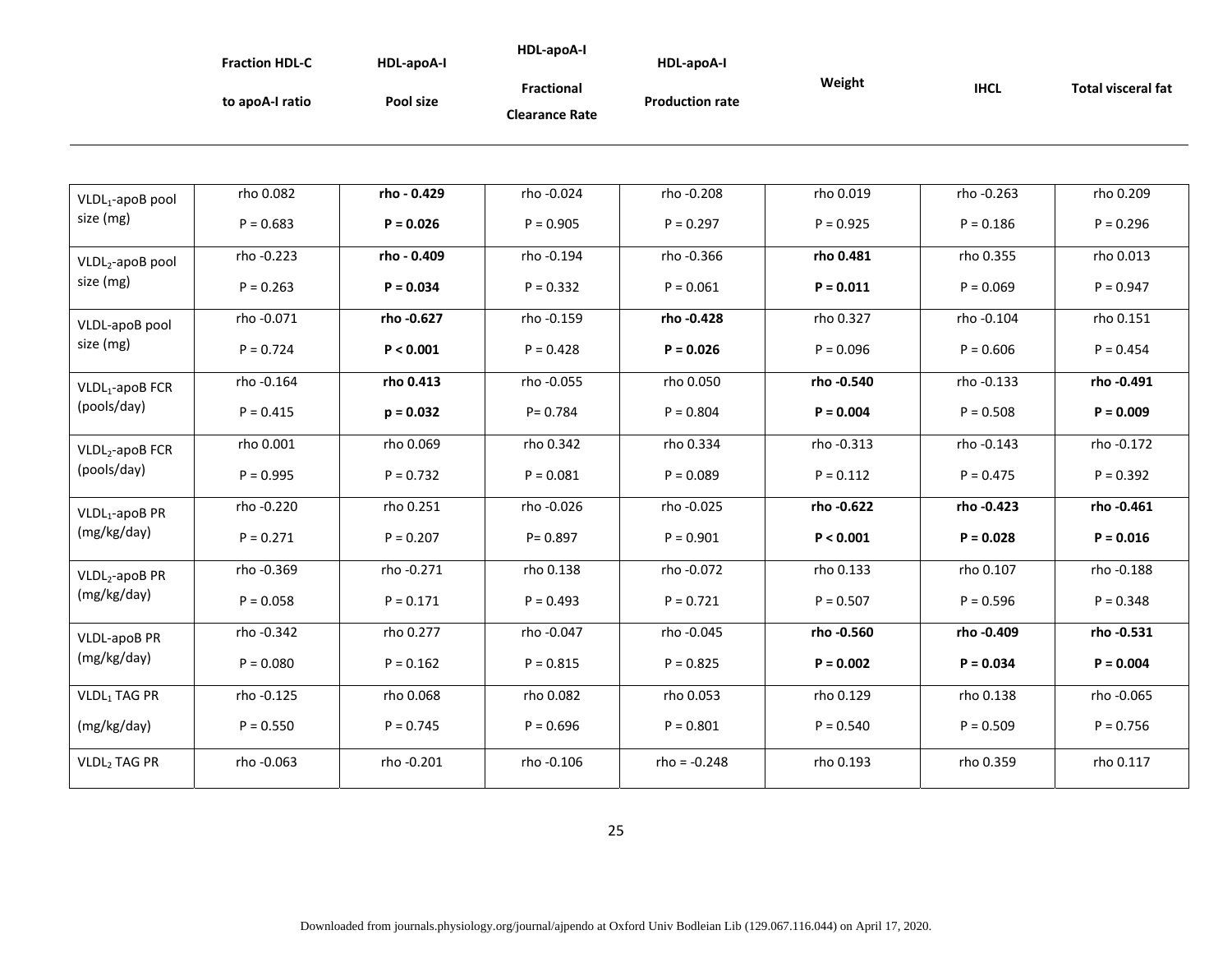| (mg/kg/day)                        | $P = 0.768$ | $P = 0.347$ | $P = 0.622$ | $P = 0.243$ | $P = 0.367$ | $P = 0.085$ | $P = 0.585$ |
|------------------------------------|-------------|-------------|-------------|-------------|-------------|-------------|-------------|
| <b>Total VLDL TAG</b><br><b>PR</b> | rho -0.172  | rho 0.052   | rho 0.158   | rho 0.133   | rho 0.179   | rho 0.175   | rho -0.045  |
| (mg/kg/day)                        | $P = 0.412$ | $P = 0.804$ | $P = 0.449$ | $P = 0.526$ | $P = 0.391$ | $P = 0.404$ | $P = 0.832$ |
| <b>Total VLDL TAG</b><br>pool size | rho 0.087   | rho -0.250  | rho 0.017   | rho -0.013  | rho 0.655   | rho 0.399   | rho 0.393   |
| $(\mu \text{mol/kg})$              | $P = 0.667$ | $P = 0.209$ | $P = 0.934$ | $P = 0.947$ | P < 0.001   | $P = 0.039$ | $P = 0.043$ |
| VLDL1 TAG pool                     | rho 0.150   | rho - 0.225 | rho -0.033  | rho -0.042  | rho 0.584   | rho 0.286   | rho 0.405   |
| size (µmol/kg)                     | $P = 0.455$ | $P = 0.260$ | $P = 0.869$ | $P = 0.835$ | $P = 0.001$ | $P = 0.148$ | $P = 0.036$ |
| VLDL2 TAG pool                     | rho -0.217  | rho-0.262   | rho -0.081  | rho -0.180  | rho 0.529   | rho 0.451   | rho 0.221   |
| size (µmol/kg)                     | $P = 0.278$ | $P = 0.187$ | $P = 0.689$ | $p = 0.369$ | $P = 0.005$ | $P = 0.018$ | $P = 0.268$ |
| VLDL1 TAG FCR                      | rho -0.112  | rho 0.250   | rho 0.118   | rho 0.118   | rho - 0.430 | rho -0.089  | rho - 0.483 |
| (pools/day)                        | $P = 0.596$ | $P = 0.228$ | $P = 0.575$ | $P = 0.575$ | $P = 0.032$ | $P = 0.671$ | $P = 0.014$ |
| VLDL <sub>2</sub> TAG FCR          | rho 0.03    | rho - 0.150 | rho -0.063  | rho - 0.259 | rho - 0.431 | rho -0.341  | rho -0.137  |
| (pools/day)                        | $P = 0.888$ | $P = 0.483$ | $P = 0.771$ | $P = 0.221$ | $P = 0.036$ | $P = 0.103$ | $P = 0.525$ |
| Fraction                           |             | rho 0.044   | rho -0.199  | rho -0.033  | rho -0.188  | rho -0.020  | rho 0.321   |
| HDL:ApoA-I ratio                   |             | $P = 0.828$ | $P = 0.320$ | $P = 0.870$ | $P = 0.347$ | $P = 0.923$ | $P = 0.102$ |
| HDL-apoA-I                         |             |             | rho -0.047  | rho 0.428   | rho -0.287  | rho -0.040  | rho -0.188  |
| Pool size                          |             |             | $P = 0.817$ | $P = 0.026$ | $P = 0.146$ | $P = 0.842$ | $P = 0.348$ |
| HDL-apoA-I FCR                     |             |             |             | rho 0.826   | rho - 0.136 | rho 0.070   | rho 0.090   |
|                                    |             |             |             | P < 0.001   | $P = 0.498$ | $P = 0.729$ | $P = 0.655$ |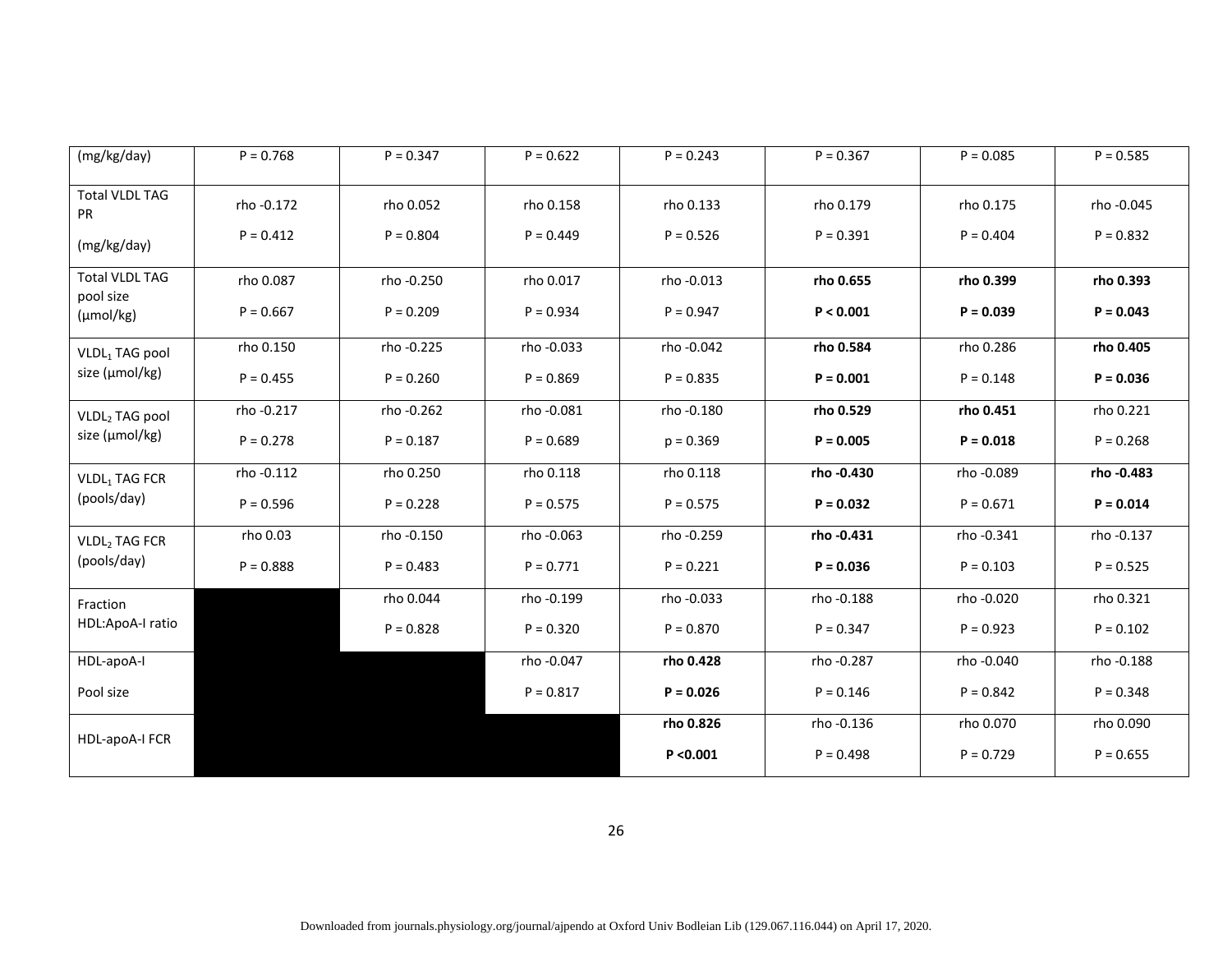|               | rho -0.093  | rho 0.129   | rho 0.020   |
|---------------|-------------|-------------|-------------|
| HDL-apoA-I PR | $P = 0.645$ | $P = 0.522$ | $P = 0.923$ |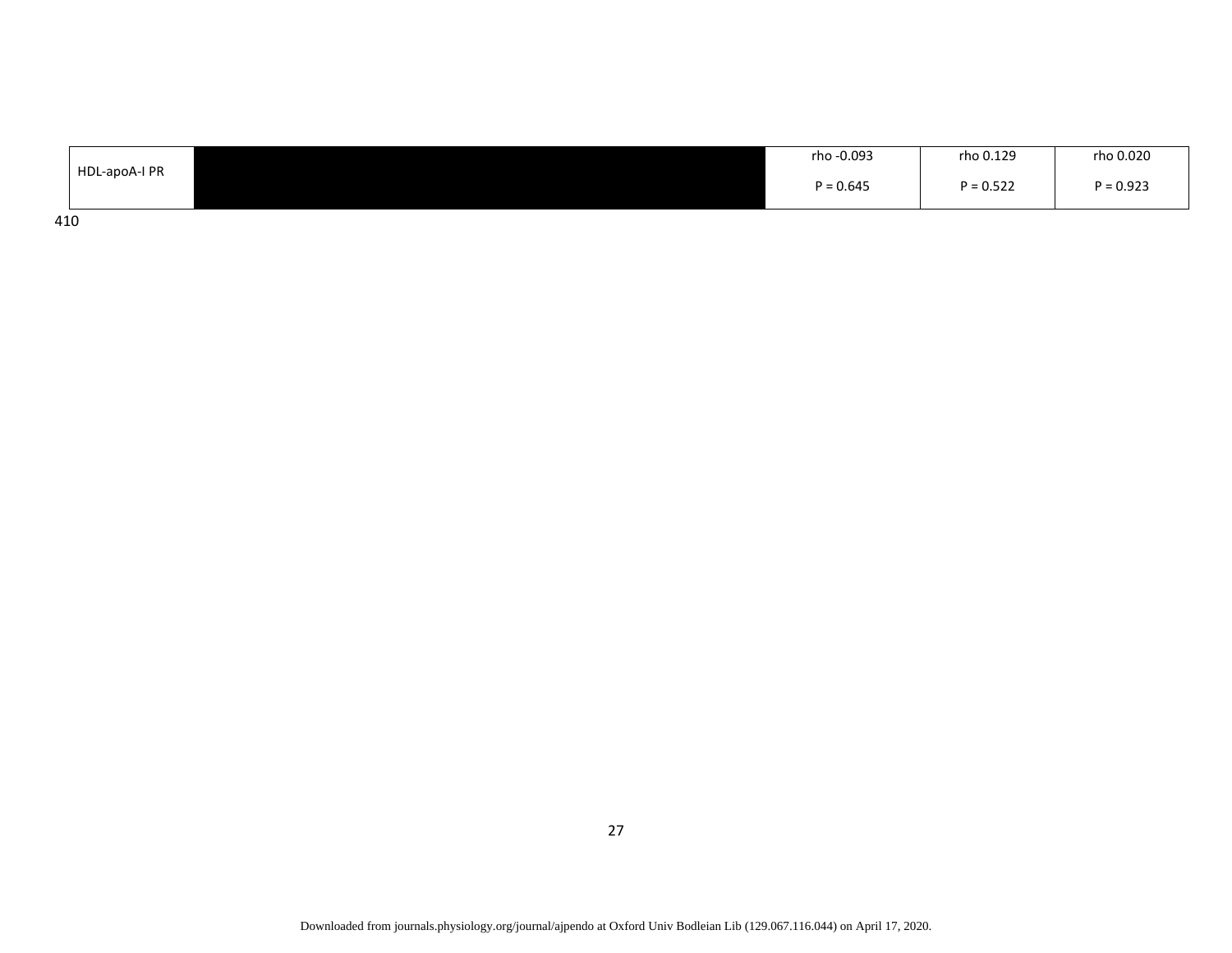## 411 **References**

- 413 1. Alam S, Stolinski M, Pentecost C, Boroujerdi MA, Jones RH, Sonksen PH, Umpleby AM: The effect
- 414 of a six-month exercise program on very low-density lipoprotein apolipoprotein B secretion in type 2
- 415 diabetes. J Clin Endocrinol Metab 2004;89:688-694
- 416 2. Amor AJ, Perea V: Dyslipidemia in nonalcoholic fatty liver disease. Curr Opin Endocrinol Diabetes 417 Obes 2019;26:103-108
- 418 3. Bacchi E, Negri C, Targher G, Faccioli N, Lanza M, Zoppini G, Zanolin E, Schena F, Bonora E,
- 419 Moghetti P: Both resistance training and aerobic training reduce hepatic fat content in type 2
- 420 diabetic subjects with nonalcoholic fatty liver disease (the RAED2 Randomized Trial). Hepatology 421 2013;58:1287-1295
- 422 4. Berzigotti A, Saran U, Dufour JF: Physical activity and liver diseases. Hepatology 2016;63:1026- 423 1040
- 424 5. Blaak E: Gender differences in fat metabolism. Curr Opin Clin Nutr Metab Care 2001;4:499-502
- 425 6. Blackburn P, Lemieux I, Lamarche B, Bergeron J, Perron P, Tremblay G, Gaudet D, Despres JP:
- 426 Hypertriglyceridemic waist: a simple clinical phenotype associated with coronary artery disease in 427 women. Metabolism 2012;61:56-64
- 428 7. Borg M LH: Perceived Exertion and Pulse Rate during Graded Exercise in Various Age Groups. Acta 429 Medica Scandinavica 1967;181:194-206
- 430 8. Brouwers M, Simons N, Stehouwer CDA, Isaacs A: Non-alcoholic fatty liver disease and
- 431 cardiovascular disease: assessing the evidence for causality. Diabetologia 2020;63:253-260
- 432 9. Carr MC, Knopp RH, Brunzell JD, Wheeler BS, Zhu X, Lakshmanan M, Rosen AS, Anderson PW:
- 433 Effect of raloxifene on serum triglycerides in women with a history of hypertriglyceridemia while on
- 434 oral estrogen therapy. Diabetes Care 2005;28:1555-1561
- 435 10. Cavalot F: Do data in the literature indicate that glycaemic variability is a clinical problem?
- 436 Glycaemic variability and vascular complications of diabetes. Diabetes Obes Metab 2013;15 Suppl 437 2:3-8
- 438 11. Cuthbertson DJ, Shojaee-Moradie F, Sprung VS, Jones H, Pugh CJ, Richardson P, Kemp GJ, Barrett
- 439 M, Jackson NC, Thomas EL, Bell JD, Umpleby AM: Dissociation between exercise-induced reduction
- 440 in liver fat and changes in hepatic and peripheral glucose homoeostasis in obese patients with non-
- 441 alcoholic fatty liver disease. Clin Sci (Lond) 2016;130:93-104
- 442 12. Emerging Risk Factors C, Wormser D, Kaptoge S, Di Angelantonio E, Wood AM, Pennells L,
- 443 Thompson A, Sarwar N, Kizer JR, Lawlor DA, Nordestgaard BG, Ridker P, Salomaa V, Stevens J,
- 444 Woodward M, Sattar N, Collins R, Thompson SG, Whitlock G, Danesh J: Separate and combined
- 445 associations of body-mass index and abdominal adiposity with cardiovascular disease: collaborative
- 446 analysis of 58 prospective studies. Lancet 2011;377:1085-1095
- 447 13. Fadaei R, Poustchi H, Meshkani R, Moradi N, Golmohammadi T, Merat S: Impaired HDL
- 448 cholesterol efflux capacity in patients with non-alcoholic fatty liver disease is associated with
- 449 subclinical atherosclerosis. Sci Rep 2018;8:11691
- 450 14. Ferguson MA, Alderson NL, Trost SG, Essig DA, Burke JR, Durstine JL: Effects of four different
- 451 single exercise sessions on lipids, lipoproteins, and lipoprotein lipase. J Appl Physiol (1985)
- 452 1998;85:1169-1174
- 453 15. Ghanbari-Niaki A, Khabazian BM, Hossaini-Kakhak SA, Rahbarizadeh F, Hedayati M: Treadmill
- 454 exercise enhances ABCA1 expression in rat liver. Biochem Biophys Res Commun 2007;361:841-846
- 455 16. Gill JM, Al-Mamari A, Ferrell WR, Cleland SJ, Sattar N, Packard CJ, Petrie JR, Caslake MJ: Effects of
- 456 a moderate exercise session on postprandial lipoproteins, apolipoproteins and lipoprotein remnants
- 457 in middle-aged men. Atherosclerosis 2006;185:87-96
- 458 17. Halverstadt A, Phares DA, Wilund KR, Goldberg AP, Hagberg JM: Endurance exercise training
- 459 raises high-density lipoprotein cholesterol and lowers small low-density lipoprotein and very low-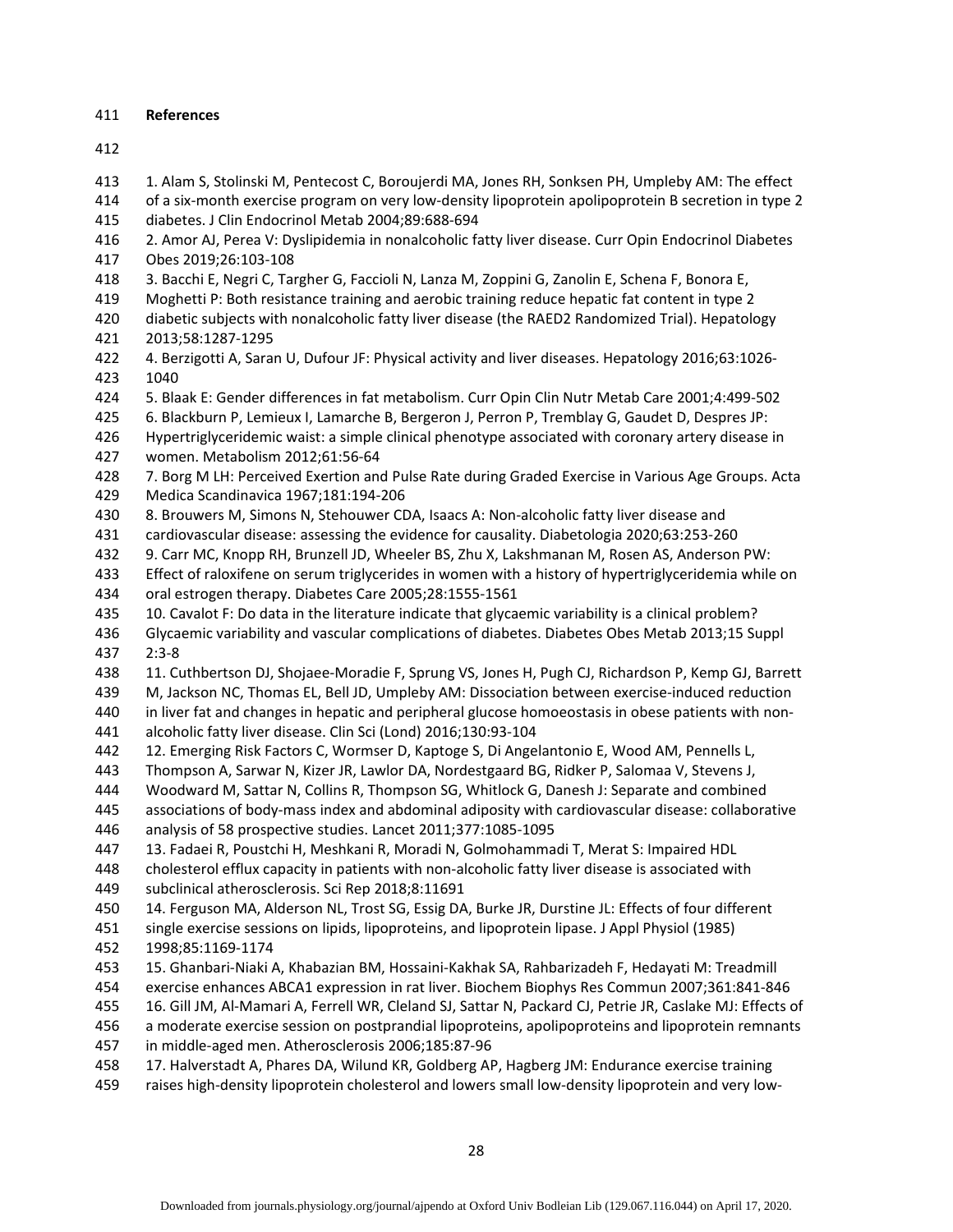- 460 density lipoprotein independent of body fat phenotypes in older men and women. Metabolism
- 461 2007;56:444-450
- 462 18. Hashida R, Kawaguchi T, Bekki M, Omoto M, Matsuse H, Nago T, Takano Y, Ueno T, Koga H,
- 463 George J, Shiba N, Torimura T: Aerobic vs. resistance exercise in non-alcoholic fatty liver disease: A 464 systematic review. J Hepatol 2017;66:142-152
- 465 19. Ji J, Watts GF, Johnson AG, Chan DC, Ooi EM, Rye KA, Serone AP, Barrett PH: High-density
- 466 lipoprotein (HDL) transport in the metabolic syndrome: application of a new model for HDL particle
- 467 kinetics. J Clin Endocrinol Metab 2006;91:973-979
- 468 20. Kadoglou NP, Fotiadis G, Athanasiadou Z, Vitta I, Lampropoulos S, Vrabas IS: The effects of
- 469 resistance training on ApoB/ApoA-I ratio, Lp(a) and inflammatory markers in patients with type 2 470 diabetes. Endocrine 2012;42:561-569
- 471 21. Kazeminasab F, Marandi M, Ghaedi K, Esfarjani F, Moshtaghian J: Effects of A 4-Week Aerobic
- 472 Exercise on Lipid Profile and Expression of LXRalpha in Rat Liver. Cell J 2017;19:45-49
- 473 22. Keating SE, Hackett DA, George J, Johnson NA: Exercise and non-alcoholic fatty liver disease: a 474 systematic review and meta-analysis. J Hepatol 2012;57:157-166
- 475 23. Khan AA, Mundra PA, Straznicky NE, Nestel PJ, Wong G, Tan R, Huynh K, Ng TW, Mellett NA, Weir
- 476 JM, Barlow CK, Alshehry ZH, Lambert GW, Kingwell BA, Meikle PJ: Weight Loss and Exercise Alter the
- 477 High-Density Lipoprotein Lipidome and Improve High-Density Lipoprotein Functionality in Metabolic
- 478 Syndrome. Arterioscler Thromb Vasc Biol 2018;38:438-447
- 479 24. Kraus WE, Houmard JA, Duscha BD, Knetzger KJ, Wharton MB, McCartney JS, Bales CW, Henes S,
- 480 Samsa GP, Otvos JD, Kulkarni KR, Slentz CA: Effects of the amount and intensity of exercise on
- 481 plasma lipoproteins. N Engl J Med 2002;347:1483-1492
- 482 25. Lehmann R, Vokac A, Niedermann K, Agosti K, Spinas GA: Loss of abdominal fat and improvement
- 483 of the cardiovascular risk profile by regular moderate exercise training in patients with NIDDM. 484 Diabetologia 1995;38:1313-1319
- 485 26. Lemieux I, Pascot A, Couillard C, Lamarche B, Tchernof A, Almeras N, Bergeron J, Gaudet D,
- 486 Tremblay G, Prud'homme D, Nadeau A, Despres JP: Hypertriglyceridemic waist: A marker of the
- 487 atherogenic metabolic triad (hyperinsulinemia; hyperapolipoprotein B; small, dense LDL) in men? 488 Circulation 2000;102:179-184
- 489 27. Li X, Stolinski M, Umpleby AM: Development of a method to measure prebetaHDL and alphaHDL
- 490 apoA-I enrichment for stable isotopic studies of HDL kinetics. Lipids 2012;47:1011-1018
- 491 28. Malmstrom R, Packard CJ, Caslake M, Bedford D, Stewart P, Yki-Jarvinen H, Shepherd J, Taskinen
- 492 MR: Effects of insulin and acipimox on VLDL1 and VLDL2 apolipoprotein B production in normal 493 subjects. Diabetes 1998;47:779-787
- 494 29. Morrison AE, Zaccardi F, Khunti K, Davies MJ: Causality between non-alcoholic fatty liver disease
- 495 and risk of cardiovascular disease and type 2 diabetes: A meta-analysis with bias analysis. Liver Int 496 2019;39:557-567
- 497 30. Ng TW, Watts GF, Barrett PH, Rye KA, Chan DC: Effect of weight loss on LDL and HDL kinetics in
- 498 the metabolic syndrome: associations with changes in plasma retinol-binding protein-4 and
- 499 adiponectin levels. Diabetes Care 2007;30:2945-2950
- 500 31. Parks JS, Chung S, Shelness GS: Hepatic ABC transporters and triglyceride metabolism. Curr Opin 501 Lipidol 2012;23:196-200
- 502 32. Pearson TC, Guthrie DL, Simpson J, Chinn S, Barosi G, Ferrant A, Lewis SM, Najean Y:
- 503 Interpretation of measured red cell mass and plasma volume in adults: Expert Panel on
- 504 Radionuclides of the International Council for Standardization in Haematology. Br J Haematol 505 1995;89:748-756
- 506 33. Pugh CJ, Spring VS, Kemp GJ, Richardson P, Shojaee-Moradie F, Umpleby AM, Green DJ, Cable
- 507 NT, Jones H, Cuthbertson DJ: Exercise training reverses endothelial dysfunction in nonalcoholic fatty
- 508 liver disease. Am J Physiol Heart Circ Physiol 2014;307:H1298-1306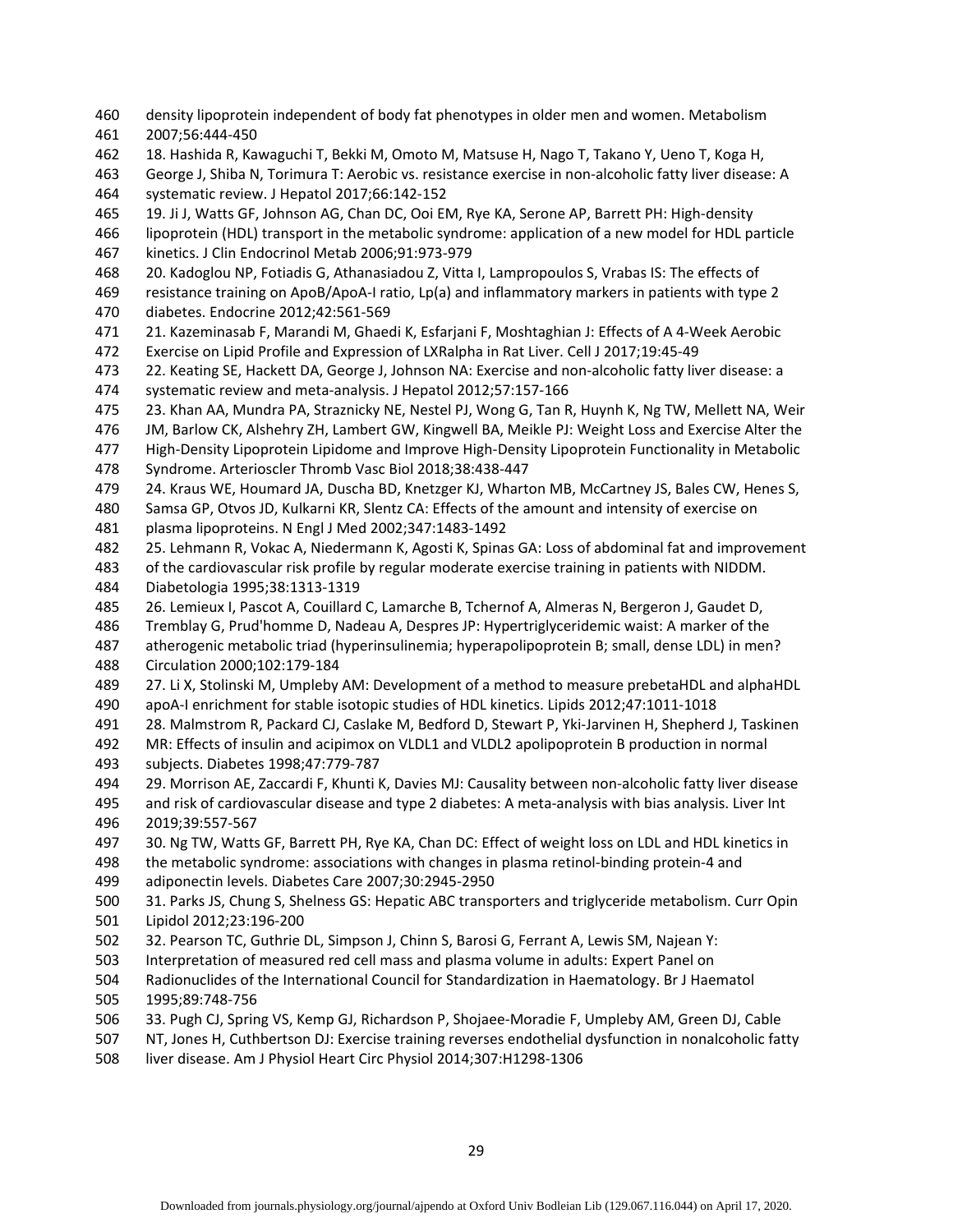- 509 34. Purnell JQ, Kahn SE, Albers JJ, Nevin DN, Brunzell JD, Schwartz RS: Effect of weight loss with
- 510 reduction of intra-abdominal fat on lipid metabolism in older men. J Clin Endocrinol Metab 511 2000;85:977-982
- 512 35. Ramakrishnan R: Studying apolipoprotein turnover with stable isotope tracers: correct analysis is 513 by modeling enrichments. J Lipid Res 2006;47:2738-2753
- 514 36. Riches FM, Watts GF, Hua J, Stewart GR, Naoumova RP, Barrett PH: Reduction in visceral adipose
- 515 tissue is associated with improvement in apolipoprotein B-100 metabolism in obese men. J Clin
- 516 Endocrinol Metab 1999;84:2854-2861
- 517 37. Ronsein GE, Heinecke JW: Time to ditch HDL-C as a measure of HDL function? Curr Opin Lipidol 518 2017;28:414-418
- 519 38. Shojaee-Moradie F, Cuthbertson DJ, Barrett M, Jackson NC, Herring R, Thomas EL, Bell J, Kemp
- 520 GJ, Wright J, Umpleby AM: Exercise Training Reduces Liver Fat and Increases Rates of VLDL Clearance
- 521 But Not VLDL Production in NAFLD. J Clin Endocrinol Metab 2016;101:4219-4228
- 522 39. Sullivan S, Kirk EP, Mittendorfer B, Patterson BW, Klein S: Randomized trial of exercise effect on 523 intrahepatic triglyceride content and lipid kinetics in nonalcoholic fatty liver disease. Hepatology
- 524 2012;55:1738-1745
- 525 40. Swift DL, Houmard JA, Slentz CA, Kraus WE: Effects of aerobic training with and without weight 526 loss on insulin sensitivity and lipids. PLoS One 2018;13:e0196637
- 527 41. Thomas EL, Hamilton G, Patel N, O'Dwyer R, Dore CJ, Goldin RD, Bell JD, Taylor-Robinson SD:
- 528 Hepatic triglyceride content and its relation to body adiposity: a magnetic resonance imaging and 529 proton magnetic resonance spectroscopy study. Gut 2005;54:122-127
- 530 42. Thomas EL, Parkinson JR, Frost GS, Goldstone AP, Dore CJ, McCarthy JP, Collins AL, Fitzpatrick JA,
- 531 Durighel G, Taylor-Robinson SD, Bell JD: The missing risk: MRI and MRS phenotyping of abdominal 532 adiposity and ectopic fat. Obesity (Silver Spring) 2012;20:76-87
- 533 43. Thompson PD, Yurgalevitch SM, Flynn MM, Zmuda JM, Spannaus-Martin D, Saritelli A,
- 534 Bausserman L, Herbert PN: Effect of prolonged exercise training without weight loss on high-density 535 lipoprotein metabolism in overweight men. Metabolism 1997;46:217-223
- 536 44. Varady KA, Bhutani S, Klempel MC, Kroeger CM: Comparison of effects of diet versus exercise
- 537 weight loss regimens on LDL and HDL particle size in obese adults. Lipids Health Dis 2011;10:119
- 538 45. Verges B: Abnormalities in lipoprotein kinetics in Type 2 diabetes. Clinical Lipidology 2010;5:277- 539 289
- 540 46. Verges B, Adiels M, Boren J, Barrett PH, Watts GF, Chan D, Duvillard L, Soderlund S, Matikainen
- 541 N, Kahri J, Robin I, Taskinen MR: Interrelationships between the kinetics of VLDL subspecies and HDL
- 542 catabolism in abdominal obesity: a multicenter tracer kinetic study. J Clin Endocrinol Metab 543 2014;99:4281-4290
- 544 47. Warnick GR, Nauck M, Rifai N: Evolution of methods for measurement of HDL-cholesterol: from
- 545 ultracentrifugation to homogeneous assays. Clin Chem 2001;47:1579-1596
- 546 48. Zmuda JM, Yurgalevitch SM, Flynn MM, Bausserman LL, Saratelli A, Spannaus-Martin DJ, Herbert
- 547 PN, Thompson PD: Exercise training has little effect on HDL levels and metabolism in men with
- 548 initially low HDL cholesterol. Atherosclerosis 1998;137:215-221
- 549
- 550
- 551
- 552
- 553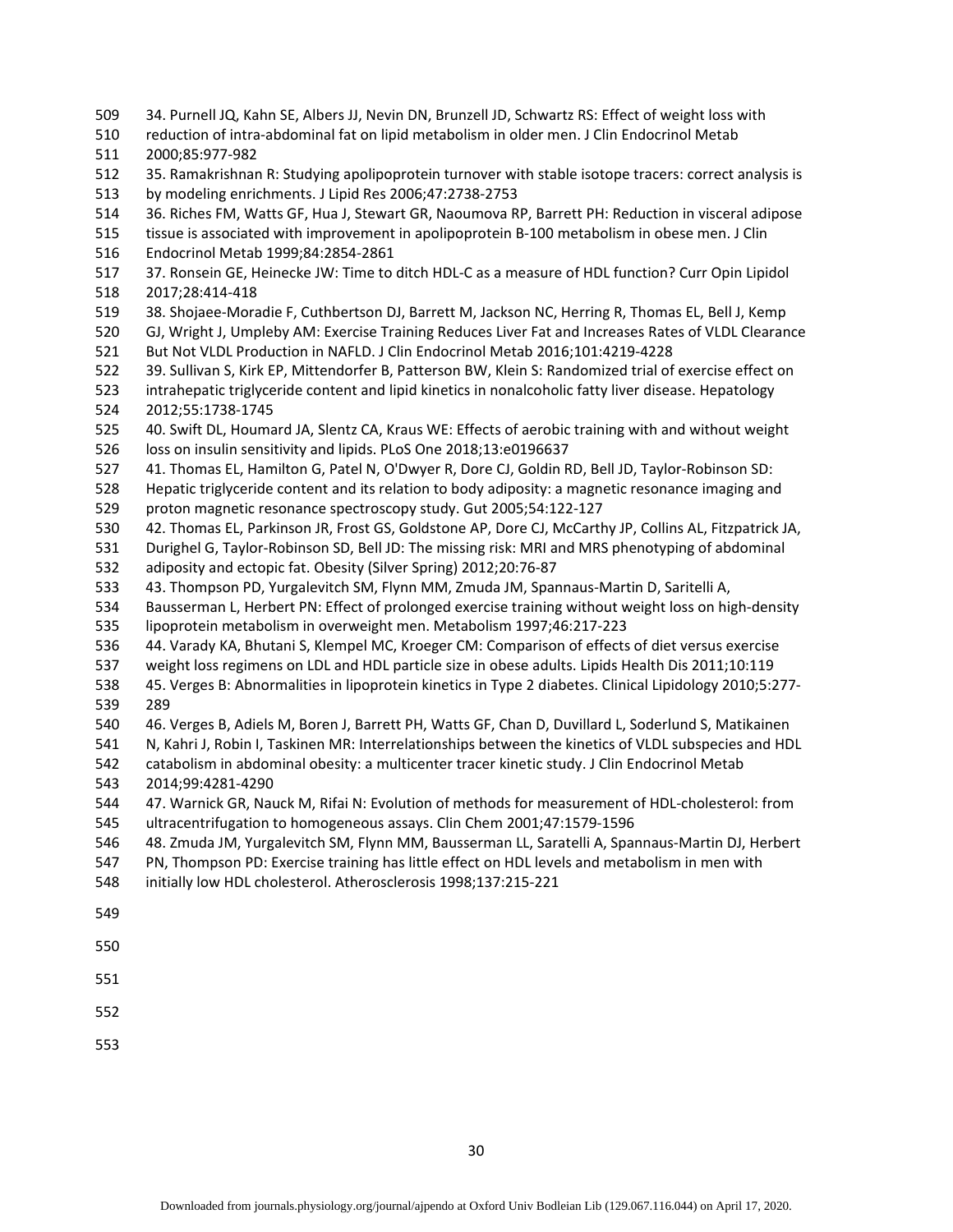| 554        | <b>Figure legend</b>                                                                |
|------------|-------------------------------------------------------------------------------------|
| 555        |                                                                                     |
| 556        | Figure 1. Correlation of ApoA-I pool size with VLDL-TG pool size at baseline (n=27) |
| 557        |                                                                                     |
| 558        |                                                                                     |
| 559        |                                                                                     |
| 560        |                                                                                     |
| 561        |                                                                                     |
| 562        |                                                                                     |
| 563        |                                                                                     |
| 564        |                                                                                     |
| 565        |                                                                                     |
| 566        |                                                                                     |
| 567        |                                                                                     |
| 568        |                                                                                     |
| 569        |                                                                                     |
| 570        |                                                                                     |
| 571<br>572 |                                                                                     |
| 573        |                                                                                     |
| 574        |                                                                                     |
| 575        |                                                                                     |
| 576        |                                                                                     |
| 577        |                                                                                     |
| 578        |                                                                                     |
| 579        |                                                                                     |
| 580        |                                                                                     |
| 581        |                                                                                     |